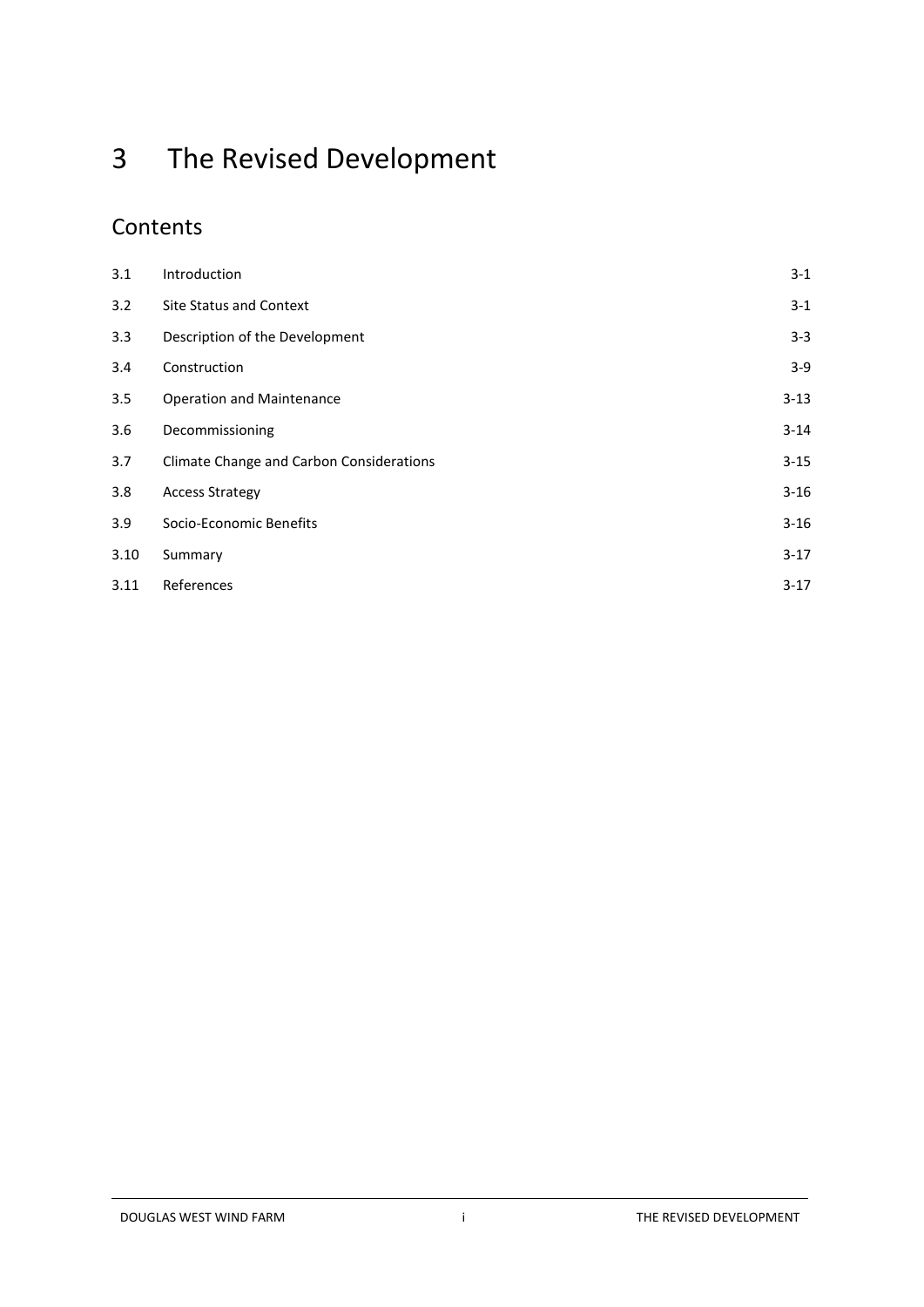This page is intentionally blank.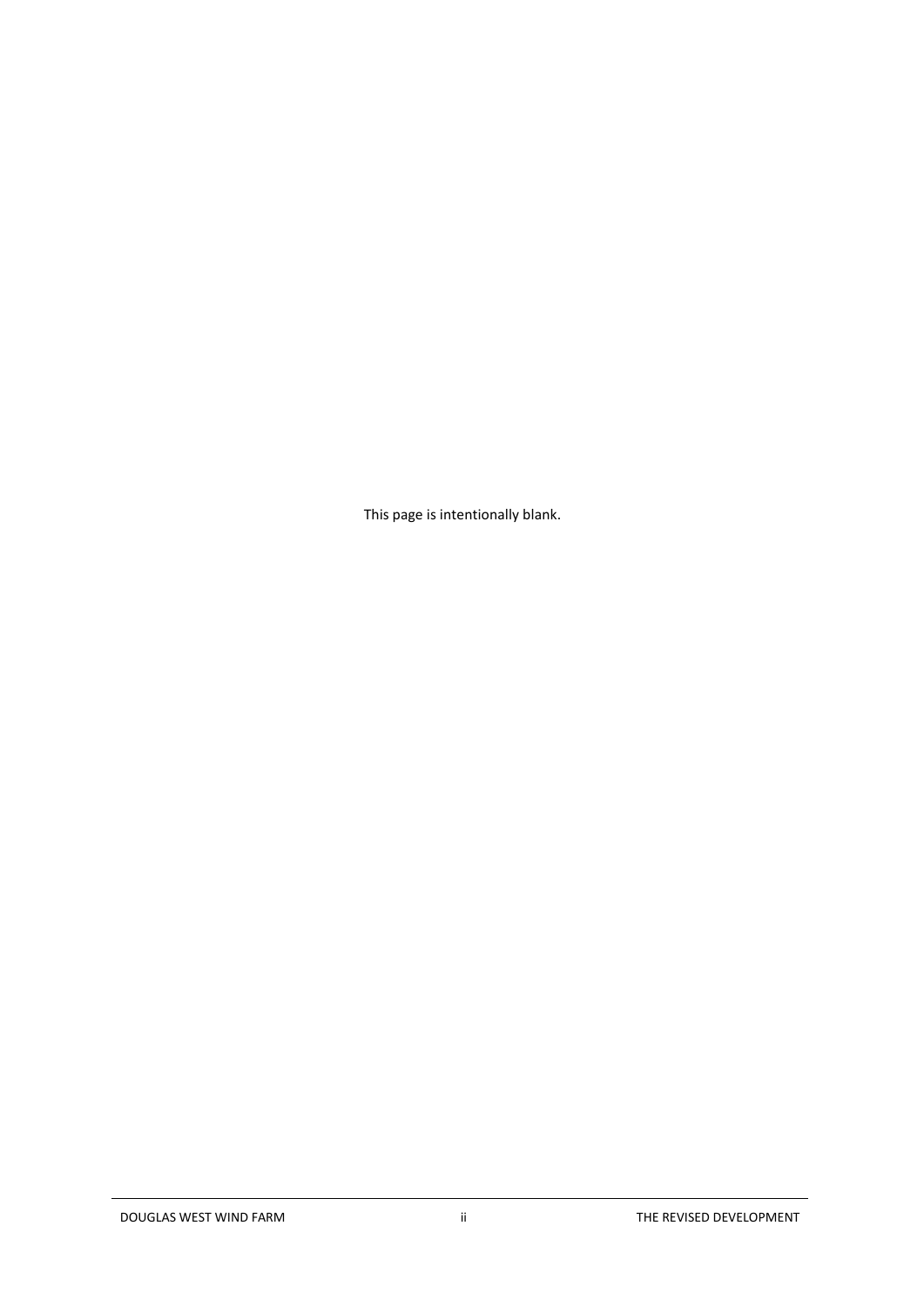# 3 The Revised Development

## <span id="page-2-0"></span>3.1 Introduction

3.1.1 This chapter provides a description of the Revised Development and its geographical context.

## <span id="page-2-1"></span>3.2 Site Status and Context

- 3.2.1 The site is located approximately 11 km to the south west of Lanark, 1.6 km north of Douglas and 1.3 km south of Coalburn (to the nearest turbine), in rural South Lanarkshire. The site forms part of the former Dalquhandy Opencast Coal Site that was once the largest opencast in Europe which operated between 1988 and 2004. The elevation of the site ranges from 220 m to 310 m above ordnance datum (AOD). The site occupies an area of approximately 2.45 km<sup>2</sup>. The central grid reference for the site is NS 81791 32782. The site location and Planning Application boundary are shown in Figure 1.1.
- 3.2.2 The Revised Development lies within two landscape character types (LCT); the Plateau Farmland Open Cast Mining LCT and the Rolling Moorland LCT. The site of the Revised Development is composed of low grade agricultural land, much of which has been disturbed by previous opencast operations. Figure 3.1 shows the extent of the mining operations which are largely concentrated to the north of the existing access road, used for transporting coal from the site to market.
- 3.2.3 There are significant redundant building foundations located to the east of the site where the coal Disposal Point (DP) was located. At present, a wood gas combined heat and power (CHP) plant, recently commissioned by 3R Energy (Planning Reference: CL/16/0157), is operational within the northern extent of the DP area. Planning permission in principle (Planning Reference: CL/17/0157) has also been granted for the phased development of the wider extent of the DP area for a mix of Class 4 (Business), 5 (General Industrial) and 6 (Storage or Distribution) uses including associated landscaping, service facilities, SUDS/drainage features, internal roadways, infrastructure, parking and other ancillary works (refer to Figure 3.2).
- 3.2.4 There is also a property ruin towards the west of the site at Brackenside. There are no residential properties located within the site boundary.
- 3.2.5 Douglas and Coalburn are the nearest communities to the site. There are a few scattered dwellings in closer proximity to the Planning Application boundary which will be taken into account during the Environmental Impact Assessment (EIA) process as set out below:
	- Blackwood Cottage (0.72 km from closest turbine), owned by the Applicant;
	- Station House (0.73 km from closest turbine), financially involved in the Revised Development;
	- Westerhouse, near Coalburn (0.76 km from closest turbine), financially involved in the Revised Development;
	- Craigend, near Coalburn (0.81 km from closest turbine);
	- 1 Westoun Steadings (0.97 km from closest turbine);
	- 3 Westoun Steadings (1.02 km from closest turbine);
	- West Toun House, near Coalburn (1.05 km from closest turbine);
	- Braidlea, Douglas West (1.18 km from the closest turbine);
	- 8 Middlemuir Road, Coalburn (1.32 km from the closest turbine);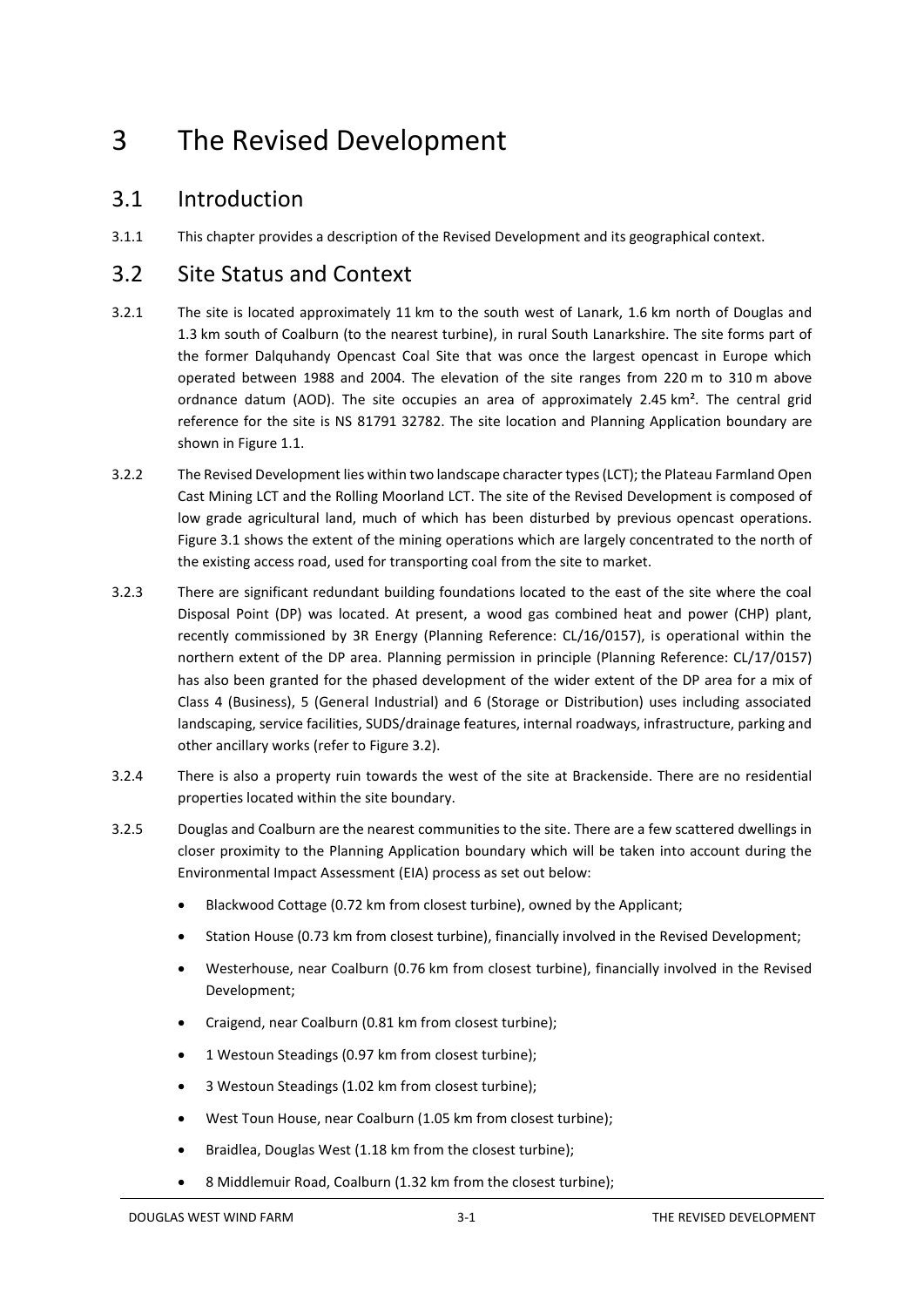- Gardens House, Long Plantation (1.46 km from the closest turbine); and
- Scrogton, Douglas West (1.47 km from the closest turbine).
- 3.2.6 Hargreaves Surface Mining Ltd renewed in 2014 an outline planning permission for the development of housing at Gunsgreen, on the southern outskirts of Coalburn (Ref. CL/08/0313). The proposed housing development is located approximately 0.90 km north of the closest turbine, Turbine 2 (T02). *This is similar to the distance between the proposed housing site at Gunsgreen and the consented Dalquhandy Wind Farm adjacent.* Potential effects of the Revised Development on the proposed housing are discussed within the technical assessments where relevant.
- 3.2.7 The site has direct access to the M74 motorway at junction 11, which lies to the east of the site (Figure 1.1).

#### *Environmental Designations*

- 3.2.8 Figure 3.3 shows sites with environmental designations (excluding landscape designations) within 15 km of the Revised Development. A brief summary of these is provided below with full descriptions provided in the relevant chapters of the Environmental Statement (ES).
- 3.2.9 There are no designated sites within the site boundary.
- 3.2.10 Between the site boundary and up to 5 km from the site boundary the relevant designations are as follows:
	- one Special Area of Conservation (SAC), Coalburn Moss SAC:
	- four Sites of Special Scientific Interest (SSSI), namely Coalburn Moss, Miller's Wood, Shiel Burn, and Birkenhead Burn;
	- two Scheduled Monuments (SM), Thorril Castle and St Bride's Chapel;
	- **\*** two A-listed buildings and nineteen B-listed buildings;
	- **one Conservation Area, Douglas; and**
	- two Geological Conservation Review sites, namely Birkenhead Burn and Shiel Burn.
- 3.2.11 Between 5 and 10 km from the site boundary the relevant designations are as follows:
	- one Special Protection Area (SPA), namely Muirkirk & North Lowther Uplands;
	- one SACs, namely Red Moss;
	- nine SSSIs, including Muirkirk Uplands and North Lowther Uplands;
	- New Lanark World Heritage Site and Conservation Area, including several listed buildings and structures within;
	- three A-listed Buildings and several B-listed Buildings; and
	- one Garden and Designed Landscapes (GDL), namely Falls of Clyde.
- 3.2.12 Between 10 and 15 km from the site boundary the relevant designations are as follows:
	- New Lanark World Heritage Site;
	- 12 GLDs including Lee Castle;
	- <sup>■</sup> 16 SSSIs, including Tinto Hills and Upper Nethan Valley Woods;
	- a number of listed structures and SMs.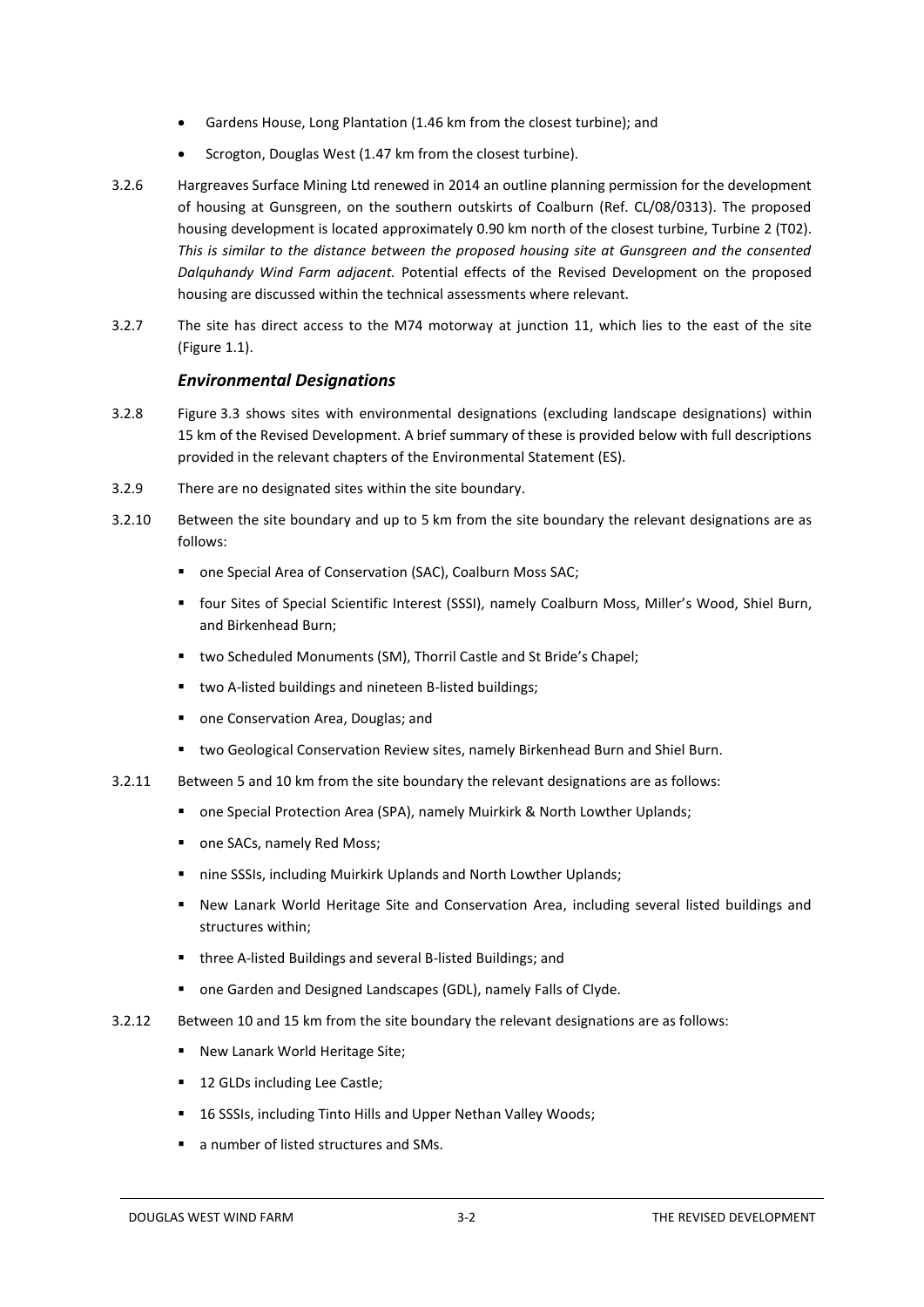3.2.13 There are a number of areas of Ancient Woodland noted within the 15 km study area – those closest to the site are shown on Figure 7.1.

#### *Other Relevant Developments within 5 km*

3.2.14 Figure 3.4 shows the locations of other relevant large wind developments at scoping, in planning, consented/under construction, and operational within 5 km of the Revised Development (refer to Table 3.1). Potential cumulative effects with these developments have been assessed throughout the ES where there is sufficient information. Potential effects with the developments at scoping have not been assessed due to the lack in certainty with regard to their design, layout and turbine choice (and in accordance with page 71 *Scottish Planning Policy* (2014).

| <b>Development</b>                    | <b>Status</b> | <b>Number of turbines</b> | <b>Direction from</b><br>site | Approx. distance to<br>nearest turbine |
|---------------------------------------|---------------|---------------------------|-------------------------------|----------------------------------------|
| Dalguhandy Wind Farm                  | Consented     | 15                        | west northwest                | $0.35$ km                              |
| Cumberhead Wind Farm                  | Consented     | 11                        | west                          | 2.12 km                                |
| Poniel Wind Farm                      | Consented     | 3                         | northeast                     | $1.59$ km                              |
| Nutberry Wind Farm                    | Operational   | 6                         | west                          | 2.83 km                                |
| Hagshaw Hill Wind Farm<br>& Extension | Operational   | 26 & 20                   | southwest                     | $0.84 \text{ km}$                      |
| Galawhistle Wind Farm                 | Operational   | 22                        | southwest                     | 3.32 km                                |
| Hazelside Farm                        | Operational   | 2 (1 operational)         | south                         | 1.34 km                                |
| Broken Cross Wind Farm                | Consented     | 7                         | northeast                     | 4.37 km                                |
| Glentaggart                           | In Planning   | 6                         | south                         | 5.14 km                                |

**Table 3.1 – Cumulative Developments within 5 km**

## <span id="page-4-0"></span>3.3 Description of the Development

3.3.1 The final Revised Development layout is illustrated in Figure 3.5 (and Figure 1.2 aerial mapping).

#### *Turbines and Turbine Foundations*

- 3.3.2 The Revised Development will comprise 13 wind turbines of up to 149.9 m maximum tip height, each with a typical generating capacity of around 3.8 MW. The specific turbine manufacturer and model has not yet been selected as this will be subject to a pre-commencement tendering exercise and will be confirmed post consent. Therefore, for the purposes of the EIA maximum turbine dimensions and operational attributes have been established as the development scenario. The turbine parameters for the Revised Development have been set as a maximum overall height (to blade tip) of 149.9 m, with a maximum hub height of 85 m, a maximum blade length of 64 m and a maximum rotor diameter of 132m (refer to Figure 3.6).
- 3.3.3 The proposed final locations of the turbines have been defined in order to enable the EIA to describe fully the Revised Development for which permission is being sought. The British National Grid coordinates denoting where each of the turbines are proposed to be located are listed in Table 3.2.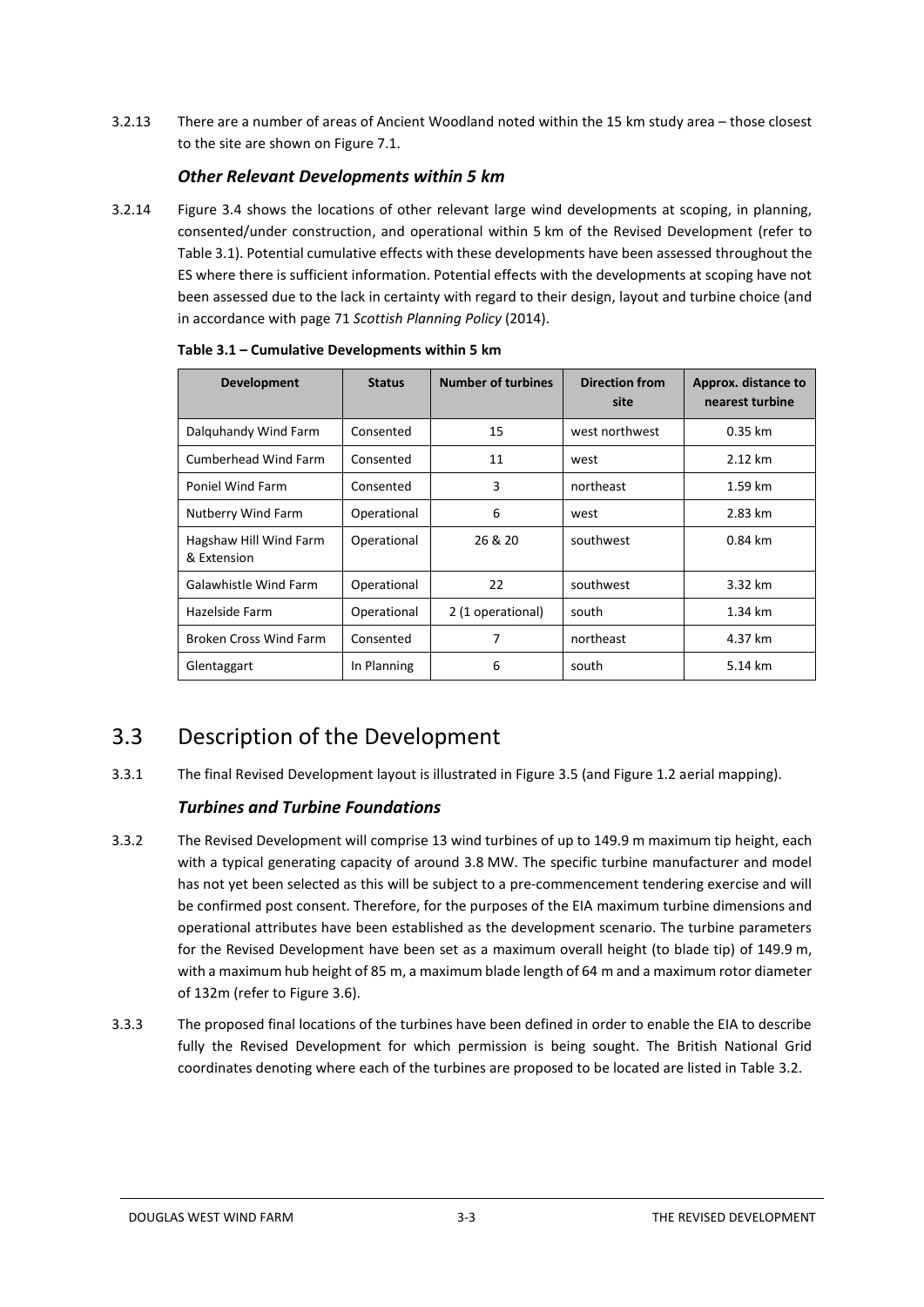| <b>Turbine</b>  | <b>Easting</b> | <b>Northing</b> |
|-----------------|----------------|-----------------|
| <b>T1</b>       | 280331         | 633205          |
| T <sub>2</sub>  | 280690         | 633124          |
| T <sub>3</sub>  | 281111         | 633045          |
| T <sub>4</sub>  | 281579         | 633144          |
| T5              | 281788         | 632753          |
| T6              | 282274         | 632926          |
| T7              | 282570         | 632685          |
| T8              | 282070         | 632421          |
| T <sub>9</sub>  | 282430         | 632168          |
| T <sub>10</sub> | 282119         | 631854          |
| T11             | 281771         | 631965          |
| T <sub>12</sub> | 281398         | 631680          |
| T13             | 281579         | 631486          |

**Table 3.2 – Wind Turbine Coordinates (British National Grid)**

- 3.3.4 Whilst these locations have been determined through an iterative environmental based design process (refer to Chapter 2), there is the potential for these exact locations to be altered through micro-siting allowances prior to construction. A micro-siting allowance of 50 m in all directions is being sought in respect of each turbine in order to address any potential difficulties which may arise in the event that pre-construction surveys identify unsuitable ground conditions or unforeseen environmental constraints. It is proposed that the final positioning will be addressed through an appropriately worded condition.
- 3.3.5 Each of the turbines comprises the following components:
	- blades;
	- tower;
	- nacelle;
	- hub; and
	- **transformer.**
- 3.3.6 Each turbine will be mounted on a tapered tubular steel tower and consist of a nacelle containing the gearbox, generator and associated equipment, to which are attached a hub and rotor assembly including three blades. An elevation drawing of a typical turbine is illustrated in Figure 3.6. The turbines will be of a typical modern, three-blade, horizontal axis design in semi-matt white or light grey with no external advertising or lettering except for statutory notices.
- 3.3.7 The backfill locations and depth of the former opencast workings have been identified and analysed and the layout designed so as to avoid previously excavated land as far as possible. A full ground investigation will be completed prior to construction, however, typical foundations would comprise of concrete and steel reinforcement. For the purposes of the ES it has been assumed that all 13 turbines will have gravity base foundations with a typical radius of approximately 15 m and 3.5 m in depth.
- 3.3.8 The area above the foundations is backfilled up to the turbine with topsoil and seeded to encourage re-vegetation.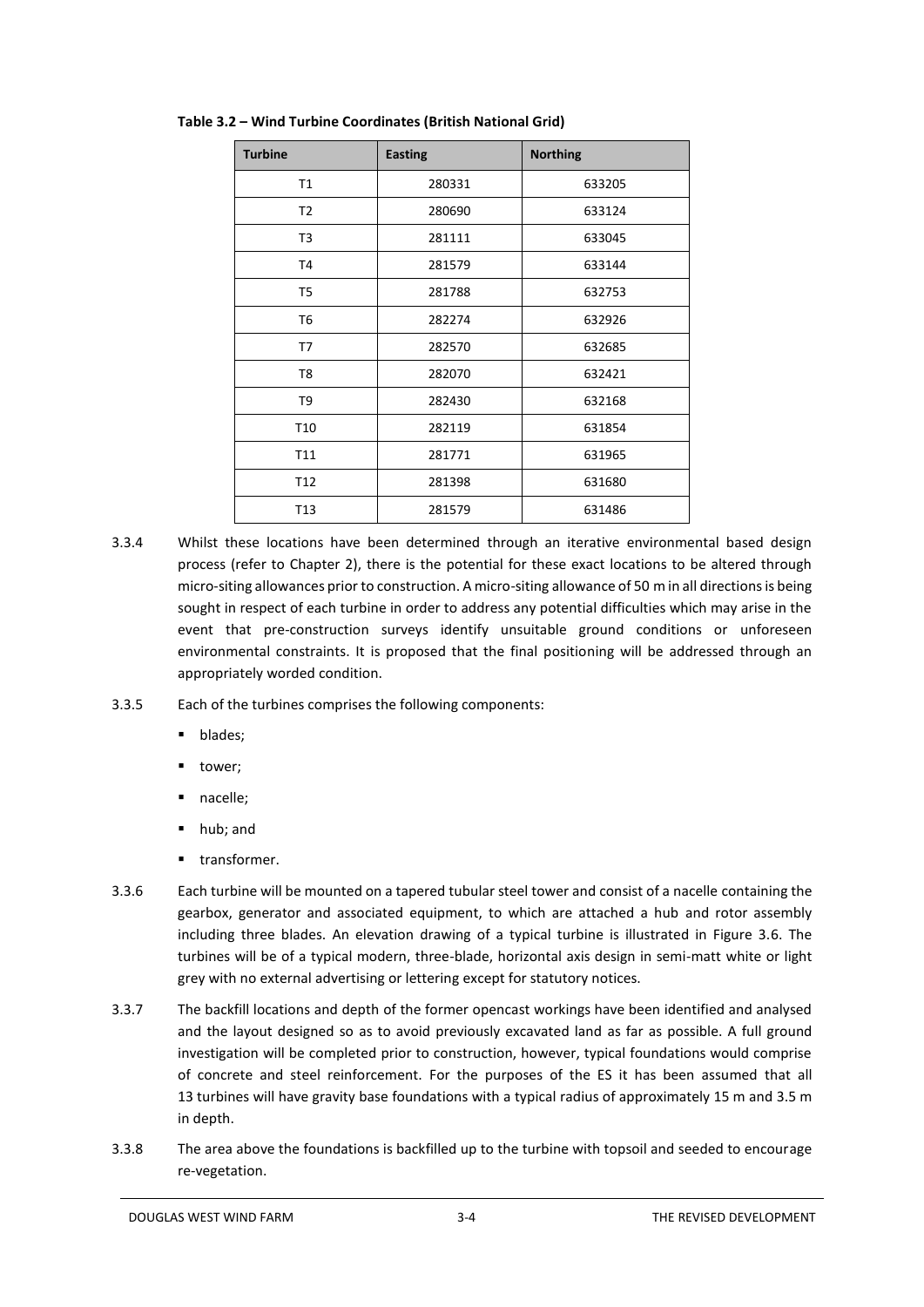- 3.3.9 Therefore, for the purposes of this ES, the following approximate dimensions have been used:
	- central concrete pedestal 5 m in diameter:
	- reinforced concrete slab approximately 15 m in diameter; and
	- maximum depth of the foundations approximately 3.5 m.
- 3.3.10 An illustration of a typical turbine foundation is provided in Figure 3.7. The final foundation design will be specific to the turbine selected and the site conditions as verified during detailed site investigations undertaken before construction commences. In the unlikely event that ground conditions are unsuitable for the standard foundation design described above, a piled foundation design may be required, involving the installation of a series of concrete piles per turbine, with each pile being bored or driven until the underlying bedrock is reached.

#### **Crane Hardstandings**

- 3.3.11 To enable the construction of the turbines, a crane hardstanding area and turning circle at each turbine location will be required to accommodate assembly cranes and construction vehicles. This will comprise a crushed stone hardstanding area measuring approximately 50 m long by 30 m wide, with a typical thickness of approximately 500 mm, but subject to the specifications required by the selected turbine manufacturer and crane operator, and following detailed ground investigations prior to construction.
- 3.3.12 The crane hardstandings will remain in place during the lifetime of the Revised Development to facilitate maintenance works.
- 3.3.13 The crane hardstandings are illustrated as part of the site layout on Figure 1.2 and Figure 3.5.

#### **Access**

- 3.3.14 The proposed access route for the turbines will be from the King George V Port in Glasgow. The route will follow the M8 and then onto the M74, exiting at junction 11 (Poniel) where there is direct access to the site via a private haul road. The access route to the site is shown in Figure 3.8.
- 3.3.15 The final layout for the Revised Development, as shown on Figure 3.5, involves the re-use of the exiting tarmac surfaced coal haul road that runs from junction 11 of the M74 motorway through the centre of the site. This asset significantly reduces the amount of new roadway required to construct the Revised Development.
- 3.3.16 Onsite access tracks will be required to link the various turbines to the existing tarmac spine road that runs through the site. Any new or upgraded access tracks have been designed to avoid any sensitive environmental receptors and will be made of locally (within South Lanarkshire) sourced stone, and have a typical running width of approximately 5 m, with an average stone thickness of 500 mm. An indicative cross section of the proposed access tracks is provided in Figure 3.9.
- 3.3.17 The total length of roads for the Revised Development is approximately 10.26 km and can be subdivided into two main categories, as detailed in Table 3.3.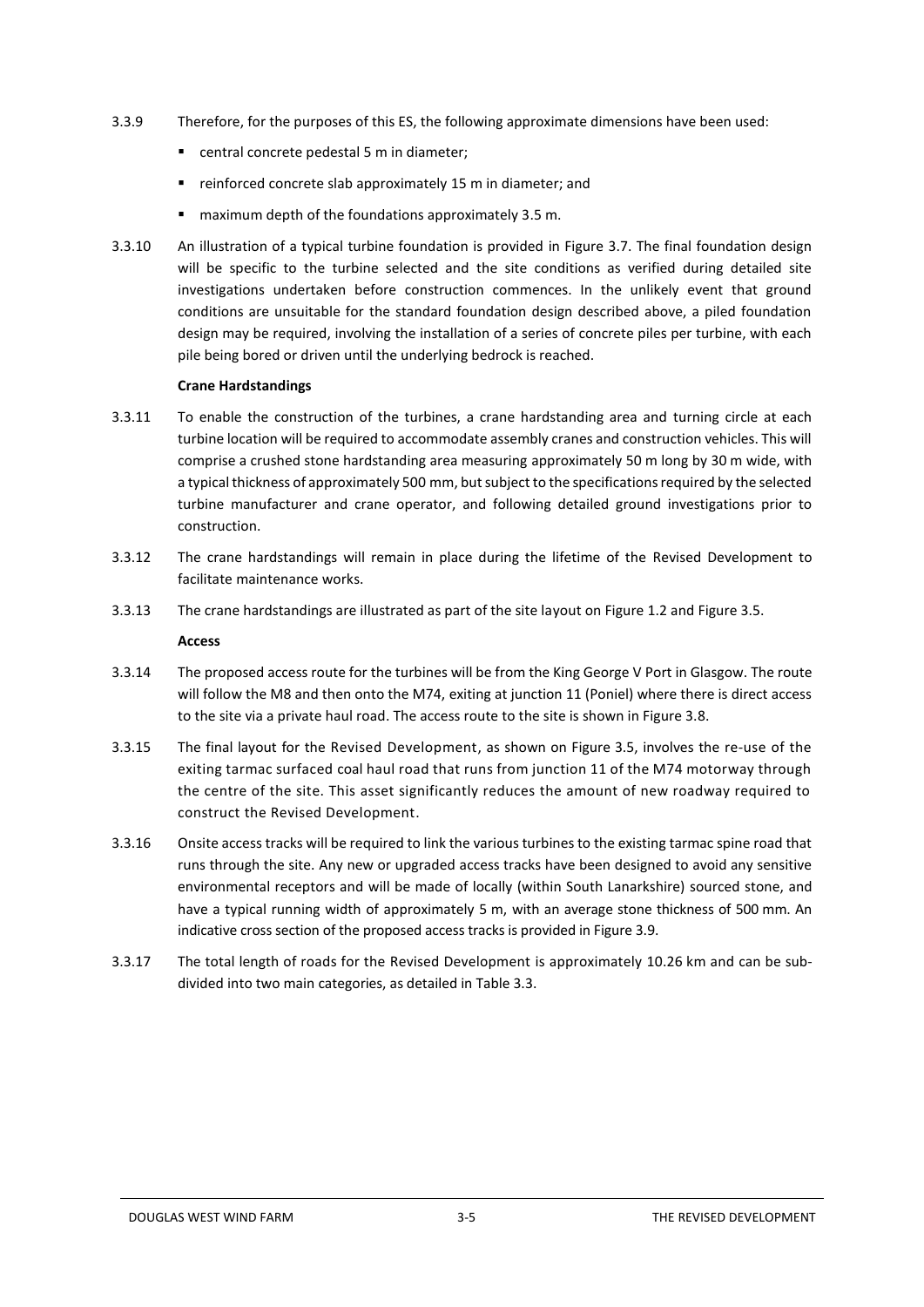#### **Table 3.3 – Access Track Composition**

| <b>Type</b>      | <b>Description</b>                                                                                                                                                                     | Length (km)                      | <b>Percentage of Total</b> |
|------------------|----------------------------------------------------------------------------------------------------------------------------------------------------------------------------------------|----------------------------------|----------------------------|
| Existing<br>Road | The Existing tarmac spine road which serves the<br>development and is the main artery running through<br>the site from the M74 motorway. This requires minimal<br>upgrading or repair. | 5.36<br>(total length<br>to J11) | 52%                        |
| New Track        | New spur roads that will serve either individual<br>turbines or small groups of turbines.                                                                                              | 4.90                             | 48%                        |
|                  | Total                                                                                                                                                                                  | 10.26                            | 100 %                      |

- 3.3.18 It is proposed that there will be a micro-siting allowance of 50 m in all directions for all access tracks to allow for potentially unsuitable ground conditions or unforeseen environmental constraints identified by pre-construction surveys. It is proposed that the final positioning will be addressed through an appropriately worded condition.
- 3.3.19 A transport assessment (Chapter 12) has been undertaken in support of the planning application for the Revised Development and this provides greater detail on access routes to the site for construction vehicles and provides an estimate of trip generation during construction. The transport assessment includes a review of the proposed route, construction traffic impacts, and an abnormal load route review. Traffic and transport effects are discussed further in Chapter 12.
- 3.3.20 Prior to construction, any required improvements to public roads will be undertaken and appropriate highway safety measures will be agreed with South Lanarkshire Council (SLC), with necessary signage or traffic control measures implemented throughout the construction phase on the agreed basis.

#### **Watercourse Crossings**

- 3.3.21 A number of watercourses, both natural and artificial, will be crossed by the proposed access tracks within the site. It is proposed that there will be a micro-siting allowance of 50 m in all directions for all watercourse crossings to allow for local variations in ground conditions, topography or unforeseen environmental constraints identified by pre-construction surveys. It is proposed that the final positioning will be addressed through an appropriately worded condition.
- 3.3.22 The access tracks within the site will cross the following watercourses (Figure 1.2 and Figure 3.5), as detailed Table 3.4 below. Further details of the water crossing are included in Appendix 11.1 and discussed within Chapter 11 – Hydrology, Hydrogeology and Geology.

| Reference        | <b>Existing / New</b> | <b>Type</b>                 | <b>New Track required for Access</b> |
|------------------|-----------------------|-----------------------------|--------------------------------------|
| WC01             | New /Replace existing | Circular culvert            | T01 & T02                            |
| WC <sub>02</sub> | New/Replace existing  | Bridge structure            | T01 & T02                            |
| WC03             | <b>New</b>            | Circular culvert            | T01, T02 & T03                       |
| WC04             | Existing              | Existing circular culvert   |                                      |
| WC05             | <b>New</b>            | Small circular culvert      | T09, T10, T11, T12 & T13             |
| WC06             | Existing              | Existing three pipe culvert |                                      |

3.3.23 It is proposed that the final solution and detailed design for all water crossings will be addressed through an appropriately worded condition and in accordance with the requirements of the *Water Environment (Controlled Activities) (Scotland) Regulations 2011*.

DOUGLAS WEST WIND FARM 3-6 THE REVISED DEVELOPMENT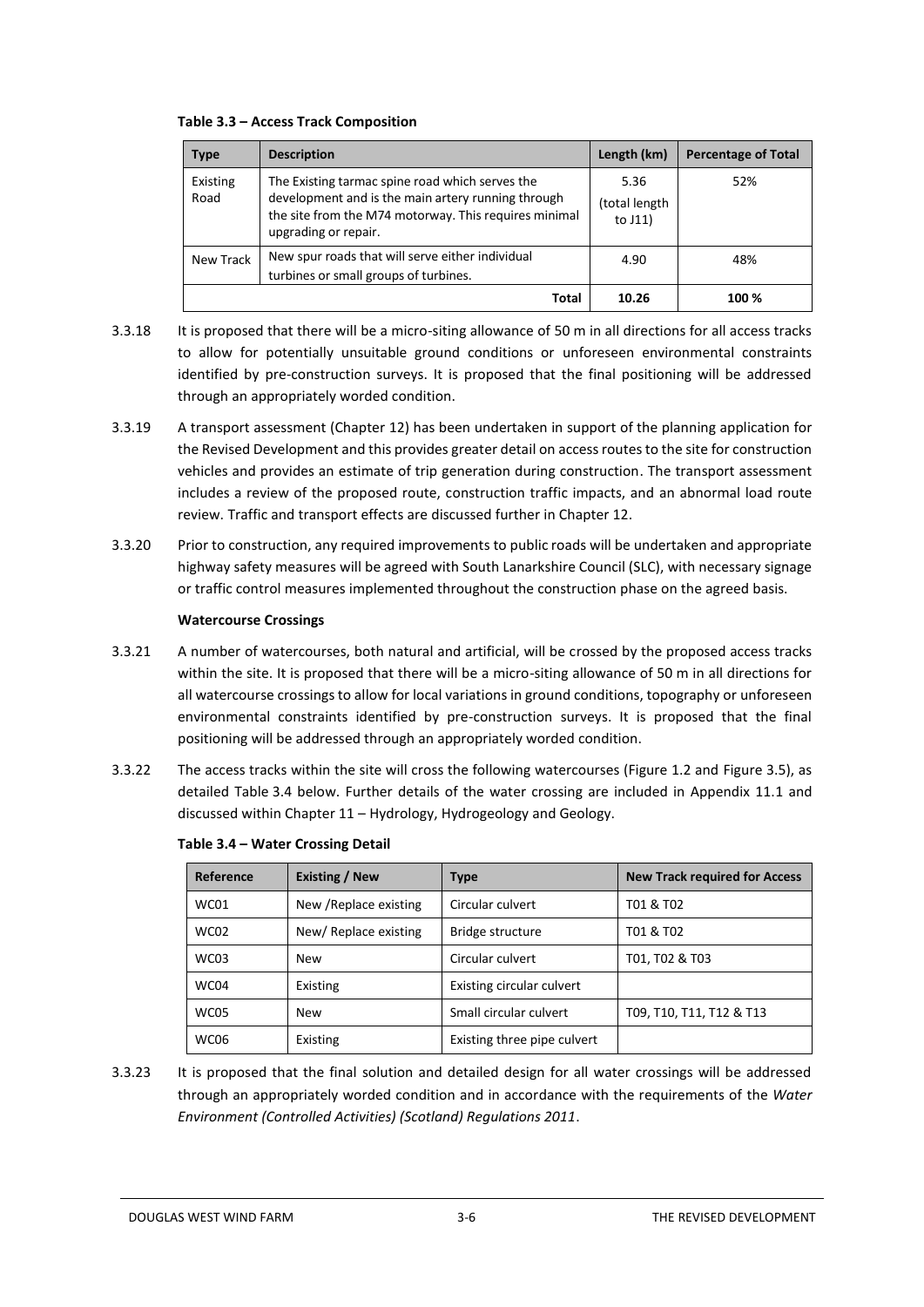#### **Drainage**

- 3.3.24 Surface or sub-surface water flow within the vicinity of the access tracks and hardstanding areas will be routed into drainage channels or will flow across the hardstanding areas. The drainage channels will be situated on the upstream side of the infrastructure and run in parallel with them (refer to Figure 3.9). These channels will pass under the hard areas, via small diameter carrier drains, to the downstream side where the run-off will percolate to the riparian zone.
- 3.3.25 Where ground conditions permit, channels may connect with infiltration trenches on the downhill side of the hard areas, with a small sump at the inlet to collect silt and treat run-off prior to infiltration to the surrounding soils. Silt traps will also be located along trenches to further facilitate the collection of silts. These will be cleaned out periodically, as required.
- 3.3.26 The edges of the access tracks will be flush to allow the surface water from the road to route directly into the collection channels or infiltration trenches. On steeper sections of track, regular cross drains, connected to infiltration trenches, will be installed to collect surface run-off and ensure longitudinal flow is intercepted, thus avoiding rutting and subsequent breakup of the track surface. Trenches will maintain linear flows to downstream areas avoiding point discharge of large flows.
- 3.3.27 Where the access tracks follow contours, earthworks may be required to accommodate these. Where earthworks are required a collection ditch will be installed at the head of the cutting, with appropriate dams and sumps, to collect silt and prevent sediment transfer to watercourses.
- 3.3.28 A detailed drainage design will be undertaken and submitted to SEPA and the Local Authority for approval prior to construction.

#### **Electrical Connection**

- 3.3.29 The electrical power produced by the individual turbines will be fed to an onsite substation via underground cables. The substation is located adjacent to the main spine road in the east-central part of the site as shown on Figure 3.5. The design of the substation and control room building is relatively flexible and where appropriate may be clad in local materials to match in with the surroundings. The Revised Development will be connected to the Transmission or Distribution Network via the Coalburn Substation to the north east of the site. The final routing and design of the grid connection will be subject to a separate application under Section 37 of the Electricity Act 1989.
- 3.3.30 The cables will be laid in trenches, typically approximately 0.5 m deep and 1 m wide, laid on a sand bed and backfilled using suitably graded material. The trenches will also carry earthing and communication cables for the operation of the Revised Development. Cabling will mainly be located adjacent to the access tracks (refer to Figure 3.9), and, depending on the nature of the connection, may continue alongside the main access track from the on-site substation to the roundabout at Junction 11 of the M74.
- 3.3.31 The typical dimensions of the substation and control room building will be approximately 30 m by 10 m with a height to ridge of around 5 m. The building will accommodate all the equipment necessary for automatic remote control and monitoring of the Revised Development, in addition to the electrical switchgear, fault protection and metering equipment required to connect the Revised Development to the electricity transmission/distribution network. It will be constructed and finished in accordance with details to be approved through an appropriately worded condition. A typical substation elevation drawing is provided in Figure 3.10. Depending on the nature of the connection, there may be external electrical infrastructure adjacent to the control building.
- 3.3.32 It is proposed that there will be a micro-siting allowance of 50 m in all directions for the substation to allow for local variations in ground conditions, topography or unforeseen environmental constraints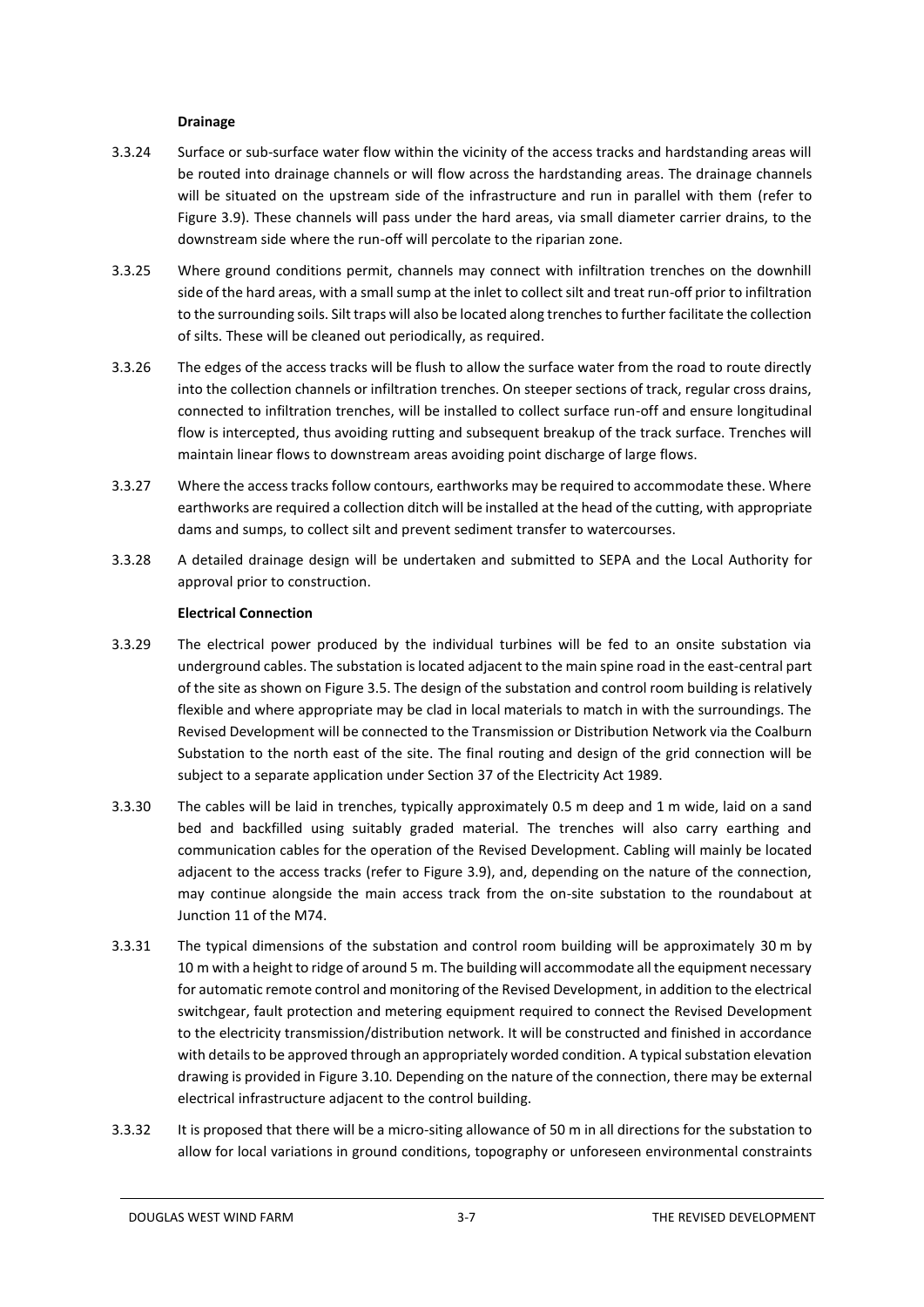identified by pre-construction surveys. It is proposed that the final positioning will be addressed through an appropriately worded condition.

3.3.33 As well as providing power to the grid, a proportion of the electricity produced at the site may be used to supply new businesses within the recently consented Industrial Area, making the Revised Development a fully integrated renewable energy project.

#### **Meteorological Monitoring Masts**

- 3.3.34 A 50 m high anemometer mast is currently located on site at grid reference NS 82535 32365, at an altitude of 258m AOD. It is proposed that this will be removed after a new on-site met mast is erected.
- 3.3.35 A new mast will be required to monitor wind speeds for the operational life of the Revised Development. It is proposed that this mast will be of a height no greater than 80 m.
- 3.3.36 The final location and heights of the additional meteorological mast will be determined in consultation with the confirmed wind turbine manufacturer prior to construction of the Revised Development.
- 3.3.37 The additional meteorological mast proposed will comprise a robustly-engineered 80 m triangular lattice structure. The mast column is made of galvanized steel with circular hollow section legs and solid round diagonal bracing members. It is anticipated that the mast foundation and ground anchors would be reinforced concrete however final details of the materials will be confirmed at the detailed design stage. The guy wires will be secured at locations on the ground using soil anchors. A typical meteorological mast elevation drawing is provided in Figure 3.11.
- 3.3.38 It is proposed that these details and any requirements for aviation lighting will be addressed through an appropriately worded condition. An indicative location for the new mast is shown on Figure 3.5 at the location NS 81954 31824.

#### **Construction Compound**

- 3.3.39 A construction compound will be required as a control centre for all site activities and to provide facilities for the day-to-day needs of the project and the workforce. This will be located adjacent to the main spine road in the east-central part of the site as shown on Figure 1.2 and 3.5. It will comprise an area of approximately 100 m long by 60 m wide. An indicative layout of a typical construction compound is provided in Figure 3.12.
- 3.3.40 The compound area will house temporary portable cabin structures to be used as the main site office and welfare facilities, including toilets, clothes drying and kitchen, with the provision for sealed waste storage and removal. It will also be used for the storage and assembly of certain components, containerised storage for tools and small parts, and oil and fuel storage. Adequate parking will be provided for cars and light vehicles.
- 3.3.41 A portable cabin controlling access to the main site with mandatory signing in and out procedures will be located at the entrance to the compound.
- 3.3.42 The proposed location of the compound on land that was previously disturbed is, based upon a visual inspection of the area, generally on firm ground clear of sensitive habitats. Prior to commencing construction work, a detailed appraisal of the area will be required, including an assessment by the project ecologist and also trial pits and /or bore holes to confirm the nature of the sub-strata.
- 3.3.43 The detailed location, size and engineering properties of the construction compound will be confirmed prior to the start of construction, after the turbine supplier and model have been confirmed. It is proposed that there will be a micro-siting allowance of 50 m in all directions for the construction compound in order to allow operational flexibility. It is proposed that the final positioning will be addressed through an appropriately worded condition.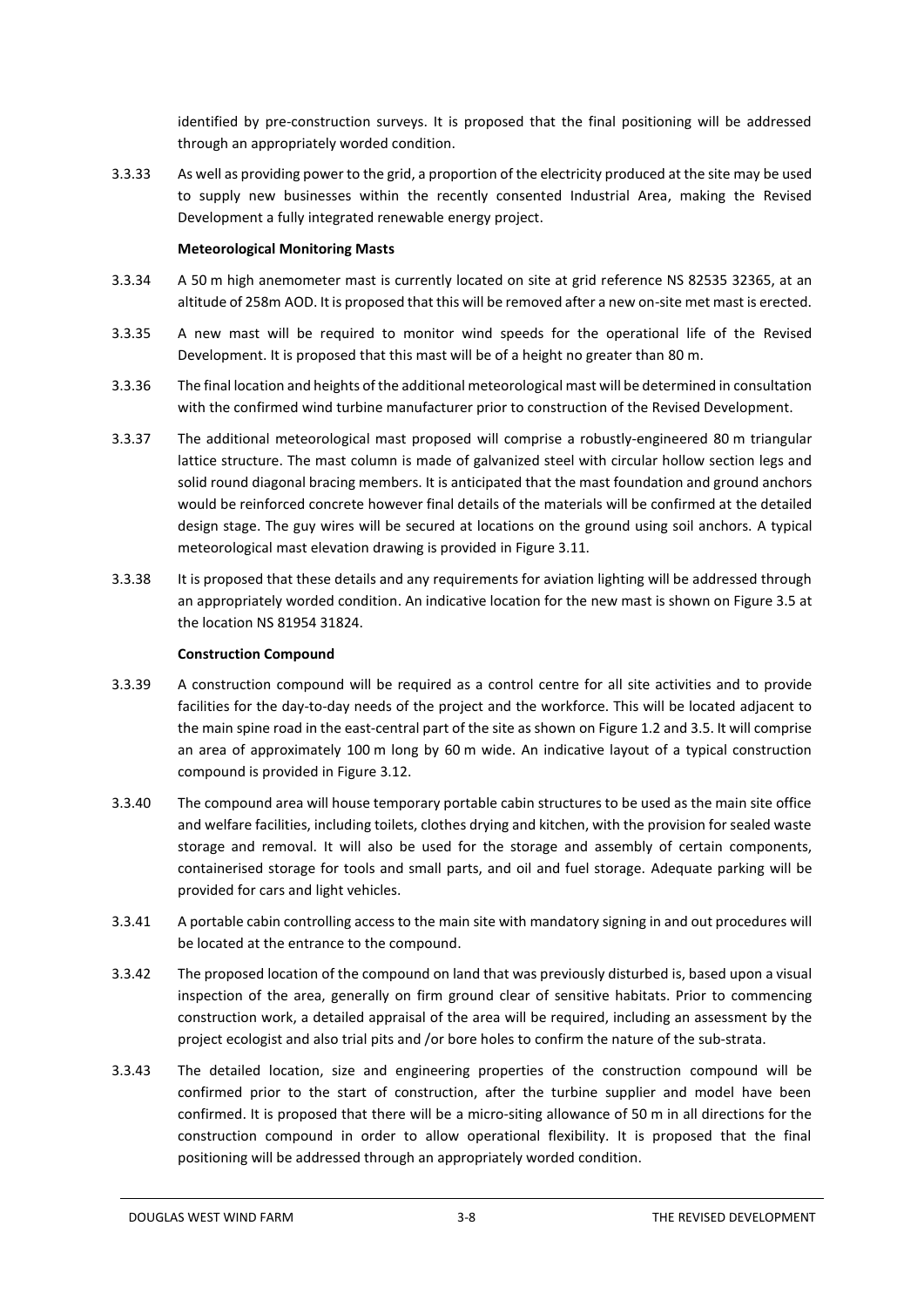3.3.44 On completion of construction works, it is proposed that all temporary structures be removed and the compound area be retained for agricultural purposes, as was the case with the former DP hardstanding from the opencast coal site adjacent. Depending on the nature of the grid connection, it is possible that some electrical infrastructure may be retained at this location for the duration of the windfarm.

#### **Concrete Batching Area/ Temporary Turbine Laydown Area**

- 3.3.45 A temporary turbine laydown and concrete batching area will be required (as part of the overall construction compound/substation area) to enable construction of the Revised Development. It will comprise an area of approximately 100 m long by 60 m wide. The proposed location of the batching / laydown area will be located adjacent to the main spine road in the centre of the site (refer to Figure 3.5), on land that was previously disturbed and is, based upon a visual inspection of the area, generally on firm ground clear of sensitive habitats. Prior to commencing construction work, a detailed appraisal of the area will be required, including an assessment by the project ecologist and also trial pits and /or bore holes to confirm the nature of the sub-strata.
- 3.3.46 The concrete batching area will comprise aggregate and cement hoppers, water bowsers/tanks, a mixer and a control cubicle is proposed on site. Aggregates and sand would be stockpiled and contained adjacent to the plant.
- 3.3.47 The detailed location, size and engineering properties of the temporary turbine laydown and concrete batching area will be confirmed prior to the start of construction, after the turbine supplier and model have been confirmed. It is proposed that there will be a micro-siting allowance of 50 m in all directions for the temporary turbine laydown and concrete batching area in order to allow operational flexibility. It is proposed that the final positioning will be addressed through an appropriately worded condition.
- 3.3.48 On completion of construction works, it is proposed that all temporary structures be removed and the area be retained for agricultural purposes, as was the case with the former DP hardstanding from the opencast coal site adjacent.
- 3.3.49 It will be necessary to provide a limited private water supply and foul drainage; this is considered further in Chapter 11 (Geology, Hydrology and Hydrogeology).

#### **Wood Fuel Drying Facility**

<span id="page-10-0"></span>3.3.50 The Consented Development included a Wood Fuel Drying Facility (WFDF) alongside the 15 wind turbines on site but subsequently a separate planning permission (CL/16/0157) was granted in 2016 to allow the WFDF to be constructed as a stand-alone development. The WFDF is now built and operational within the northern extent of the DP area of the site. Therefore, as well as seeking permission to vary conditions to allow the revised turbine locations and turbine dimensions, this application also seeks permission to delete conditions 17 – 21 of planning permission ref. CL/15/0273 which relate to the WFDF.

## 3.4 Construction

3.4.1 The on-site construction period for the Revised Development is expected to be approximately 12 months and includes a programme to reinstate all temporary working areas, as shown in Table 3.5 (a weekly programme including estimated traffic numbers is shown in Chapter 12). Normal construction hours will be between 07:00 and 19:00 Monday to Friday and 07:00 to 13:00 on a Saturday. These times have been chosen to minimise disturbance to local residents. It must, however, be noted that during the turbine erection phase, operations may proceed round the clock to ensure that lifting processes are completed safely. A fully detailed construction programme will be provided in a Construction Environmental Management Plan (CEMP) prior to the commencement of construction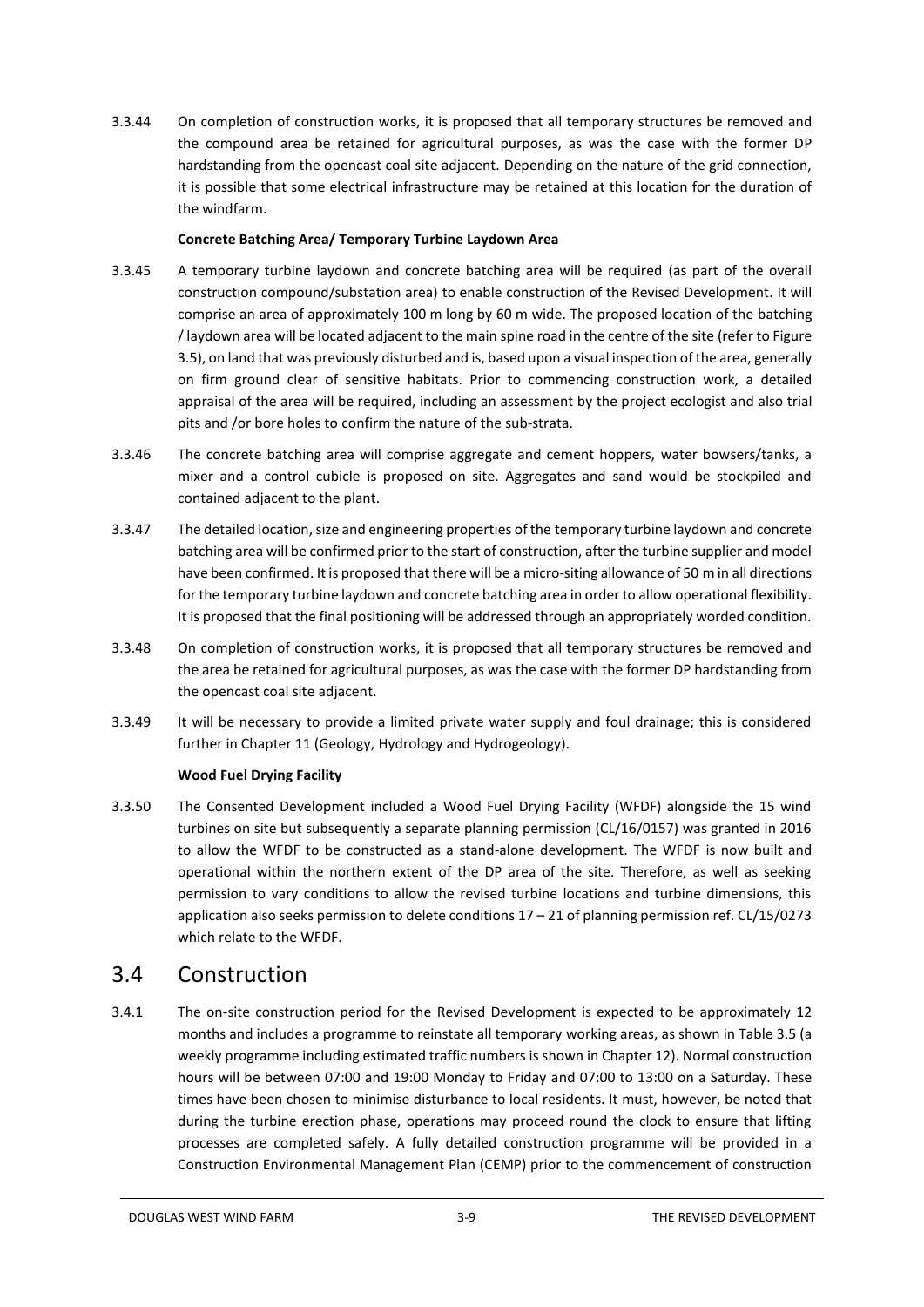– this will be addressed through an appropriately worded condition (refer to paragraphs 3.4.22 to 3.4.27 below). Table 3.5 provides an indicative construction programme for the main items of work to be carried out.

#### **Table 3.5 – Indicative Construction Programme**

| <b>Task</b>                        |  | <b>Month Number</b> |   |   |   |   |  |   |   |    |    |    |
|------------------------------------|--|---------------------|---|---|---|---|--|---|---|----|----|----|
|                                    |  | $\overline{2}$      | 3 | 4 | 5 | ь |  | 8 | 9 | 10 | 11 | 12 |
| Mobilisation                       |  |                     |   |   |   |   |  |   |   |    |    |    |
| <b>Access &amp; Site Tracks</b>    |  |                     |   |   |   |   |  |   |   |    |    |    |
| Foundations                        |  |                     |   |   |   |   |  |   |   |    |    |    |
| On-site Cabling                    |  |                     |   |   |   |   |  |   |   |    |    |    |
| <b>Crane Hardstanding</b>          |  |                     |   |   |   |   |  |   |   |    |    |    |
| Substation                         |  |                     |   |   |   |   |  |   |   |    |    |    |
| Off-site Cabling                   |  |                     |   |   |   |   |  |   |   |    |    |    |
| <b>Turbine Delivery</b>            |  |                     |   |   |   |   |  |   |   |    |    |    |
| <b>Turbine Erection</b>            |  |                     |   |   |   |   |  |   |   |    |    |    |
| <b>Commissioning &amp; Testing</b> |  |                     |   |   |   |   |  |   |   |    |    |    |
| Site Reinstatement                 |  |                     |   |   |   |   |  |   |   |    |    |    |

3.4.2 The Revised Development will be phased so that certain activities will take place concurrently.

#### *Summary of Development Areas*

3.4.3 Table 3.6 below summarises the approximate areas and volume of aggregate material required for each of the main infrastructure elements described in Section 3.3. Further detail on construction volumes and materials is provided in Appendix 12. 1.

**Table 3.6 - Revised Development Areas**

| <b>Infrastructure</b>                                              | Area $(m2)$ | <b>Depth of Aggregate</b><br>(m) | <b>Volume of Aggregate</b><br>(m <sup>3</sup> ) |
|--------------------------------------------------------------------|-------------|----------------------------------|-------------------------------------------------|
| Turbine foundations                                                | 2,310       | varies                           | varies                                          |
| Crane hardstandings                                                | 19,500      | 0.5                              | 9,750                                           |
| Access track (new)                                                 | 25,000      | 0.5                              | 12,500                                          |
| <b>Construction Compound</b>                                       | 6,000       | 0.5                              | 3,000                                           |
| Concrete Batching & Laydown Area                                   | 6,000       | 0.5                              | 3,000                                           |
| Substation                                                         | 1,650       | 0.5                              | 825                                             |
| Miscellaneous (bedding for<br>culverts and electricity cables etc) | various     | various                          | approx.1,000                                    |

#### *Construction Materials*

- 3.4.4 The main materials likely to be required in part or total for the construction of the track, turbine and substation/control building foundations, hardstanding areas and cable trenches are described below:
	- **•** crushed stone;
	- geotextile;
	- cement;
	- sand;
	- **P** ready mixed concrete;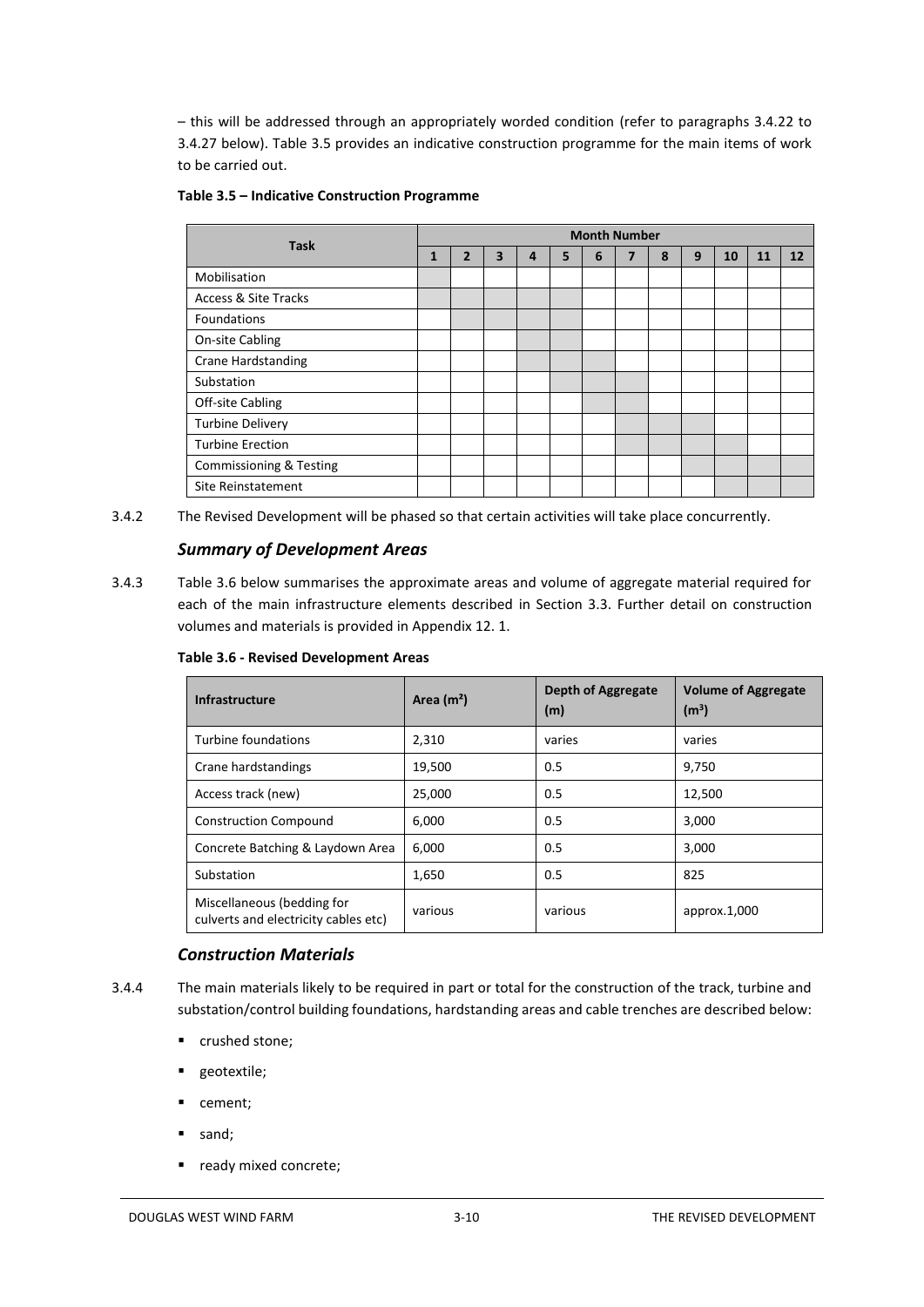- **steel reinforcement; and**
- electrical cable.
- 3.4.5 Necessary excavations will be made, initially by stripping back the soil from the area to be excavated. This soil will typically be stored separately either in a mound adjacent to the excavation area for backfill, if required, or stored at a designated area on site for further use or reinstatement of temporary works areas. The handling of soils will be undertaken in accordance with best practice techniques.
- 3.4.6 For the purposes of this assessment, it has been assumed that the concrete required for the foundations will be batched on-site within the identified concrete batching /temporary laydown area.
- 3.4.7 Should surface water run-off or groundwater enter the excavation during construction of the turbine foundations, appropriate pumping measures away from watercourses will be implemented to ensure the works are safely carried out and the excavation is sufficiently dry to allow concrete placement. Once the concrete is cast, the excavated material will be used for backfill and compacted to the required design density. Once this backfill is completed, the crane hardstanding areas will be constructed.
- 3.4.8 The proposed method for constructing the wind turbines is as follows. The turbines will be erected using a large mobile crane or crawler crane, positioned on the hardstanding adjacent to the turbine base. A smaller tail crane will be positioned adjacent to the delivery position of the turbine components. The two cranes will lift the tower sections and blades into their assembly positions, and the main crane will lift the tower sections, nacelle and blades into their operational positions.
- 3.4.9 As soon as practical, once installation is complete, the immediate construction area will be restored to its original profile, although the crane hardstandings will be retained for future maintenance. The soils will be replaced and reseeded where appropriate and as advised by an onsite Environmental Clerk of Works. Any surplus soils will be used to restore track edges after construction. This progressive reinstatement has been found to assist with re-establishment of the local habitats as it minimises the time soils are in storage.

#### **Construction Compound/Concrete Batching Area/Turbine Laydown Area**

- 3.4.10 The compounds and lay-down areas will be prepared by removing surface soils to a depth of about 500 mm. It is noted that this area was previously disturbed as part of the opencast mining activities on the site, therefore, soil cover may be less than 500 mm. These materials will be stockpiled temporarily in separate storage mounds around the perimeter. The exposed subgrade would then be excavated and filled as necessary to produce an even and regular formation on which to place and compact a 500 mm thick carpet of well-graded crushed stone.
- 3.4.11 A shallow drainage ditch will be formed around the perimeter of the compounds by means of retaining a 'V' shape between the excavated surface and the crushed stone platform. This will be in the order of 500 mm to 600 mm deep, with short sections filled with 'clean' stone (i.e. free of fines) into which geotextiles will be inserted to trap sediments. The ditch would be 'blind', in that it would have no specific outlet. Water collecting in the ditch would be allowed to drain away naturally into the sub-strata, or into the undisturbed soil at low points along the line of the ditch.
- 3.4.12 Contaminated waste water generated from the offices and welfare facilities would be discharged into a septic tank.
- 3.4.13 The servicing and storage area will contain tanks for diesel fuels and oil, all of which will be doubleskinned and surrounded by earth bunds or breeze block walls to safeguard against accidental spillage. Other materials to be stored in the area will generally be those required for intermittent use, or where delivery direct to point of use would be impractical, such as sand for bedding electricity cables and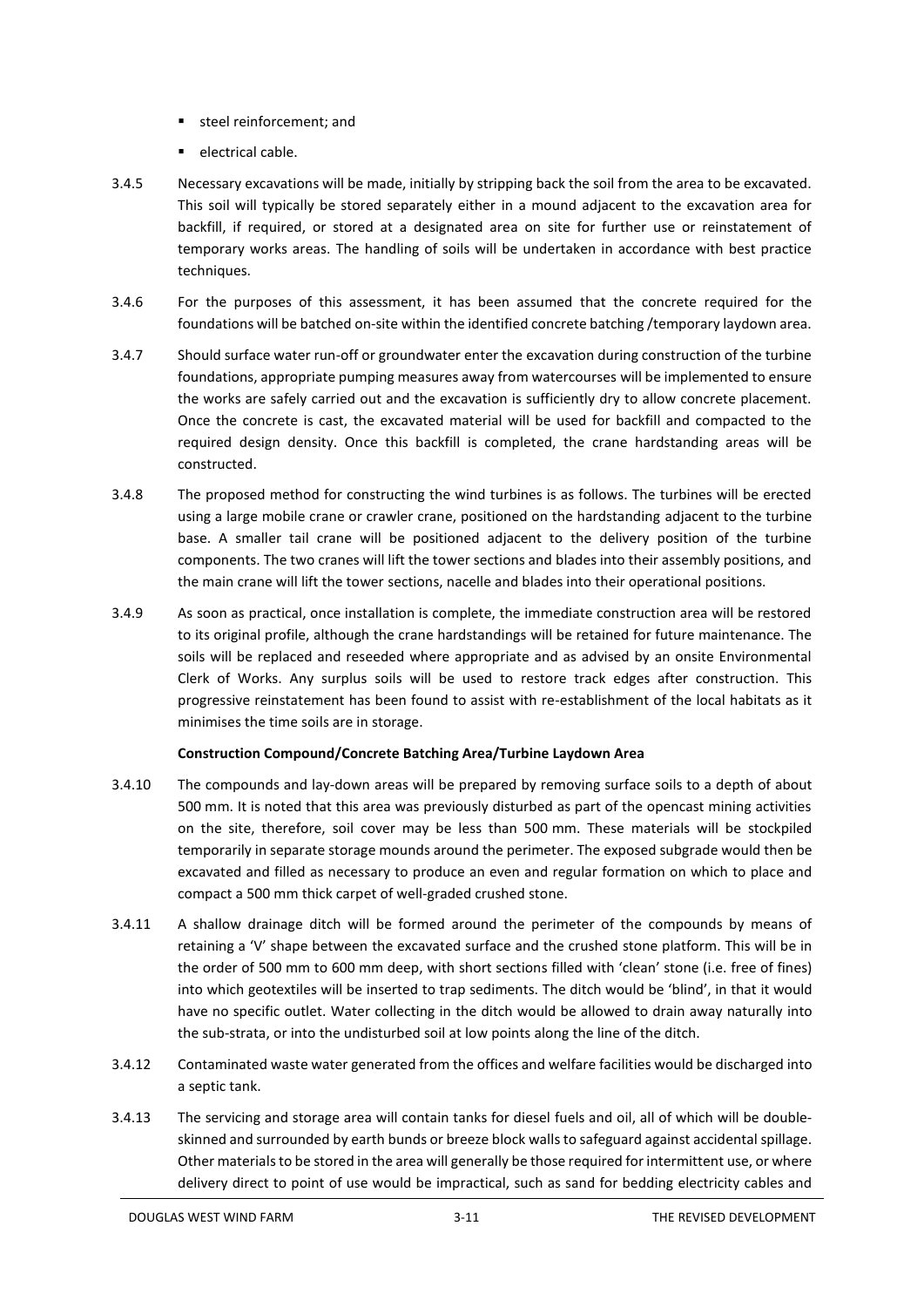gravel for culverts. Parking areas will be set aside for site vehicles and for mobile plant and equipment undergoing routine repairs and servicing.

#### *Traffic and Transportation*

- 3.4.14 A detailed transport assessment is provided within Chapter 12, and the proposed access route to the site is shown on Figure 3.8.
- 3.4.15 Construction traffic associated with the construction and maintenance of the Revised Development falls into two categories, namely Abnormal Indivisible Loads (AIL) and Construction/Maintenance Loads. The abnormal loads are those that will require an escort, either by private contractor or by police escort. Construction/maintenance loads are those that do not require any special escort or permissions and are only influenced by normal traffic regulations.
- 3.4.16 The Applicant will ensure that the vehicles will be routed as agreed with SLC and Transport Scotland, to minimise disruption and disturbance to local residents. Further details regarding transport and access can be found in Chapter 12 of this ES.

#### *Pollution Prevention and Health & Safety*

- 3.4.17 Prior to commencement of construction activities, a pollution prevention strategy, contained within a CEMP, will be agreed with SEPA to ensure that appropriate measures are put in place to protect watercourses and the surrounding environment. Further details regarding the contents of the CEMP are provided later in this chapter.
- 3.4.18 As with any development, during the construction stage there is the potential for impacts on the quality of the water environment in surrounding watercourses and local ditches. These mostly arise from poor site practice and careful attention will be paid to SEPA's *Pollution Prevention Guidance 5 (PPG5) – Works and Maintenance In or Near Water and PPG6 – Working at Construction and Demolition Sites* (SEPA, 2007) to prevent impacts.
- 3.4.19 Any fuel or oil held on site will only be of an amount sufficient for the plant required. This will be stored in a bunded area, as noted above, and an oil interceptor will be installed to prevent pollution in the event of a spillage, in accordance with *PPG2 – Above Ground Oil Storage* (SEPA, 2010). There will be no long-term storage of lubricants or petrochemical products on-site.
- 3.4.20 High standards of health and safety will be established and maintained. At all times, all activities will be undertaken in a manner compliant with applicable health and safety legislation and with relevant good practice, as defined under applicable statutory approved codes of practice and guidance.
- 3.4.21 Further details of site specific storage and management of fuel and oil and protection of watercourses during construction are presented in Chapter 11.

#### *Construction Environmental Management Plan*

- 3.4.22 As part of the construction contract, the contractor responsible for undertaking the construction and/or decommissioning works (the Contractor) shall sign up to produce, and adhere to, a CEMP. The CEMP shall be developed in accordance with the joint Scottish Renewables, SNH, SEPA, and Forestry Commission Scotland guidance on *Good Practice During Windfarm Construction* (SNH, 2015).
- 3.4.23 The CEMP shall describe how the Contractor will ensure suitable management of, but not limited to, the following environmental issues during construction of the Revised Development:
	- noise and vibration;
	- dust and air pollution;
	- surface and groundwater;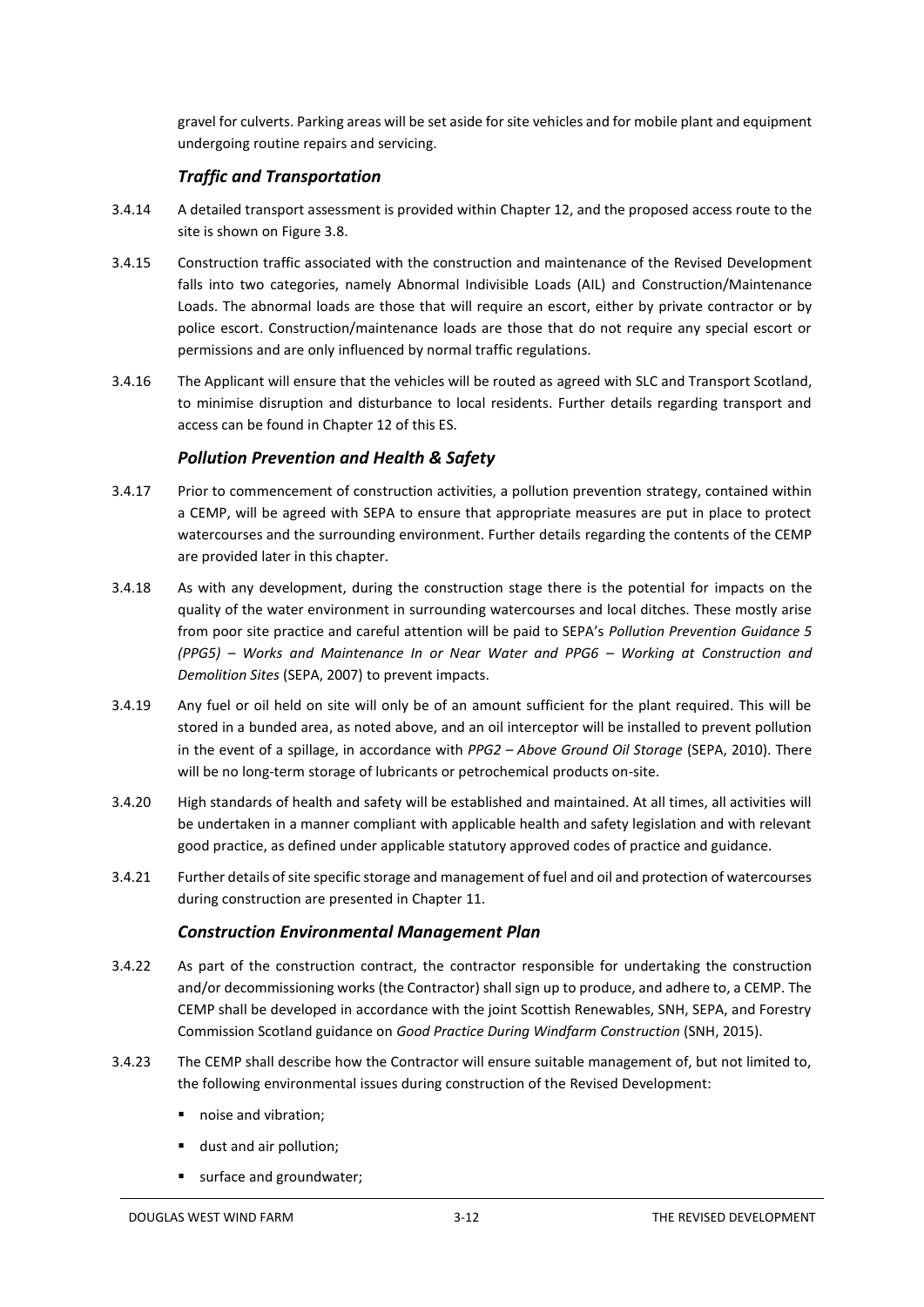- ecology and ornithology (including protection of habitats and species);
- **E** agriculture (including protection of livestock and land):
- cultural heritage;
- waste (construction and domestic);
- pollution incidence response (for both land and water); and
- **site operations (including maintenance of the construction compound, working hours and safety** of the public).
- 3.4.24 The Contractor shall provide the following for the above environmental issues:
	- details of the all the environmental mitigation which is described within this Environmental Statement (Chapter 17) that is required during construction (and decommissioning) of the Revised Development, and of how the Contractor will implement this mitigation and monitor its implementation and effectiveness;
	- details of how the Contractor will abide by the local and national legislative requirements e.g. The Water Environment (Controlled Activities) (Scotland) Regulations 2011;
	- details of how the Contractor will implement and monitor construction best practice techniques e.g. the control of noise and dust;
	- details of a Waste Management Plan that will include opportunities to reduce and re-use waste on site, recycling of waste which cannot be reused and disposal of waste to landfill; and
	- details on how the Contractor will liaise with the public and local landowners and how they will respond to any queries and/or complaints.
- 3.4.25 The Contractor and/or Applicant shall consult with SNH, SEPA, Historic Scotland and the relevant Local Authorities on the production of the CEMP. The Contractor shall amend and improve the CEMP as required throughout the construction and decommissioning period.
- 3.4.26 The CEMP shall, where applicable, cross-reference and correspond with the Construction Traffic Management Plan (CTMP). The CTMP will detail the management of traffic to and from site, including abnormal loads and daily workers commute. It shall also include mitigation for impacts to public transport, local private access and public footpaths, cycleways and bridleways. The Contractor and/or Applicant shall amend and improve the CTMP as required throughout the construction and decommissioning period.
- 3.4.27 Specific requirements of the CEMP for each of the environmental topics assessed in the EIA are provided in the relevant ES chapters.

## <span id="page-14-0"></span>3.5 Operation and Maintenance

- 3.5.1 During operation, only site maintenance vehicles and local utility company vehicles will normally be required on the site for the Revised Development. Daily visits to the control building by site management personnel in four wheel drive or conventional passenger vehicles will occur following the commissioning phase.
- 3.5.2 Any diesel or oil stored on-site will be held within an appropriately bunded location within the substation building.
- 3.5.3 Health and safety will also be controlled as set out in the construction phase.
- 3.5.4 Once the Revised Development is operational, daily routine maintenance inspections and servicing visits by site management / technicians in one to two vehicles are expected.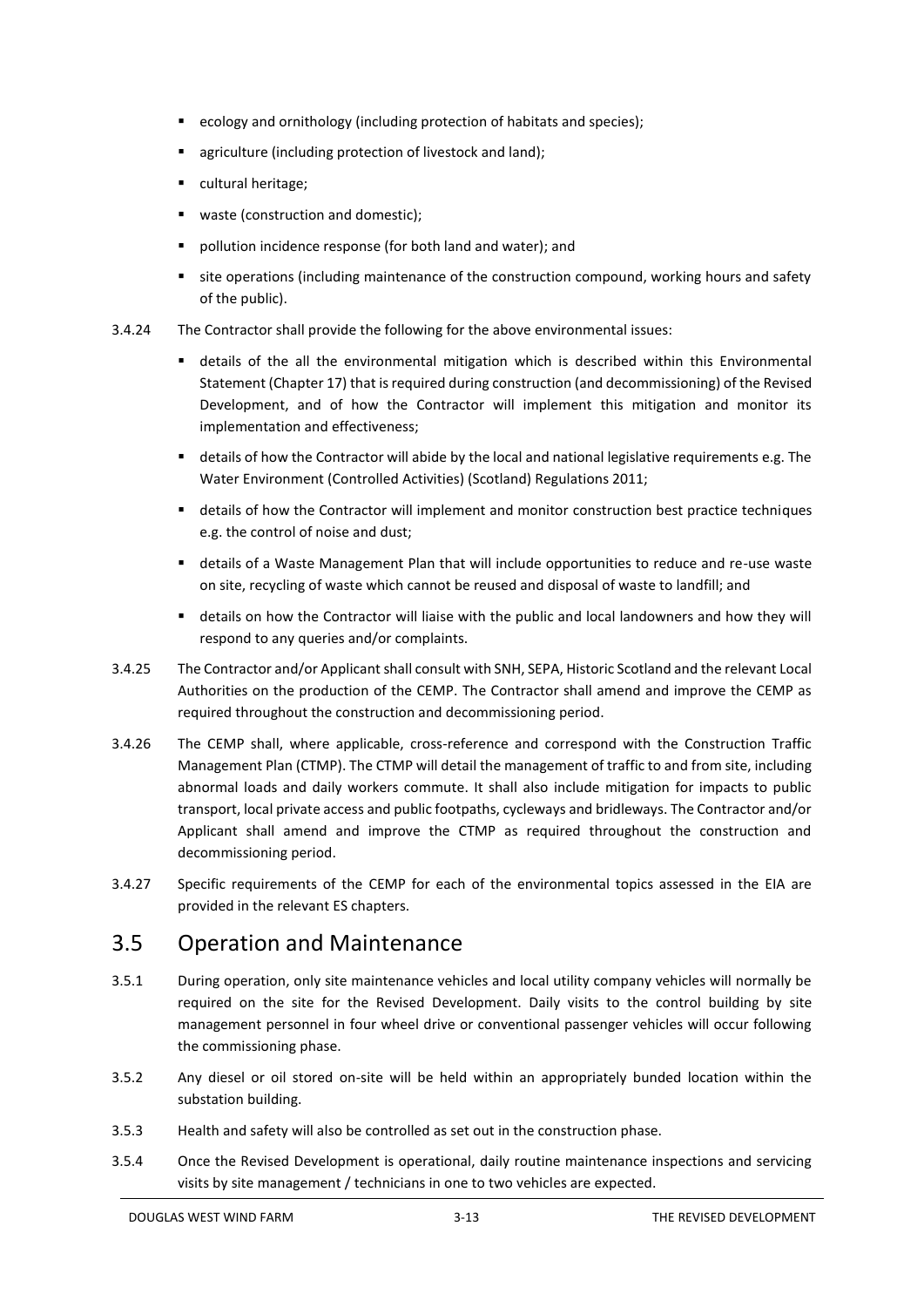3.5.5 In the unlikely event that a major turbine component requires replacement, vehicles will use the new access tracks and crane pads.

#### *Operation Environmental Management Plan*

- 3.5.6 The Applicant will implement an Operation Environmental Management Plan (OEMP). Similar to the CEMP, the OEMP will set out how the Applicant will manage and monitor environmental effects throughout operation. The OEMP will be developed in consultation with SNH, SEPA and SLC and will include but not be limited to:
	- details on the track, water crossings and turbine maintenance;
	- the control and monitoring of noise;
	- the control and monitoring of surface and groundwater;
	- a pollution prevention plan and a pollution incidence response plan;
	- details of how the Applicant will abide by the local and national legislative requirements e.g. The Water Environment (Controlled Activities) (Scotland) Regulations 2011; and
	- a Habitat Management Plan and Species Protection Plan.

## <span id="page-15-0"></span>3.6 Decommissioning

- 3.6.1 This assessment assumes that the operational lifespan of the Revised Development would be 25 years, after which it would be appropriately decommissioned. It is expected that decommissioning would take approximately twelve months. The environmental effects of decommissioning are considered to be similar to those during construction but excluding habitat loss which would have already occurred under the construction phase.
- 3.6.2 During the decommissioning phase, vehicles would access the site by the same routes used for delivery and construction.
- 3.6.3 Either the retained temporary construction compound would be re-established or a new construction compound would be developed as agreed with SLC at the appropriate time, to temporarily store decommissioned plant and equipment. The nacelles and blades would be removed using cranes situated on the crane pads as previously constructed. The towers would then be dismantled.
- 3.6.4 All components would be removed from the site for disposal and/or recycling as appropriate and in accordance with regulations in place at that time.
- 3.6.5 If required, exposed parts of the concrete foundations would be ground down to below sub-soil level, however, the remaining volume of the foundations would remain in situ.
- 3.6.6 The turbine base areas and crane pads would be returned to their original appearances unless further consents were granted. The additional onsite access tracks created for the Revised Development would be narrowed to farm-width and retained. The tarmac road that exists at present through the spine of the site would remain. As noted above, it is proposed that the construction compound and temporary turbine laydown area be retained for agricultural purposes.
- 3.6.7 If, after the operational lifespan of the Revised Development has expired there is potential for repowering the development, for example by installing new nacelles, blades or other components, this would be subject to a new and separate application.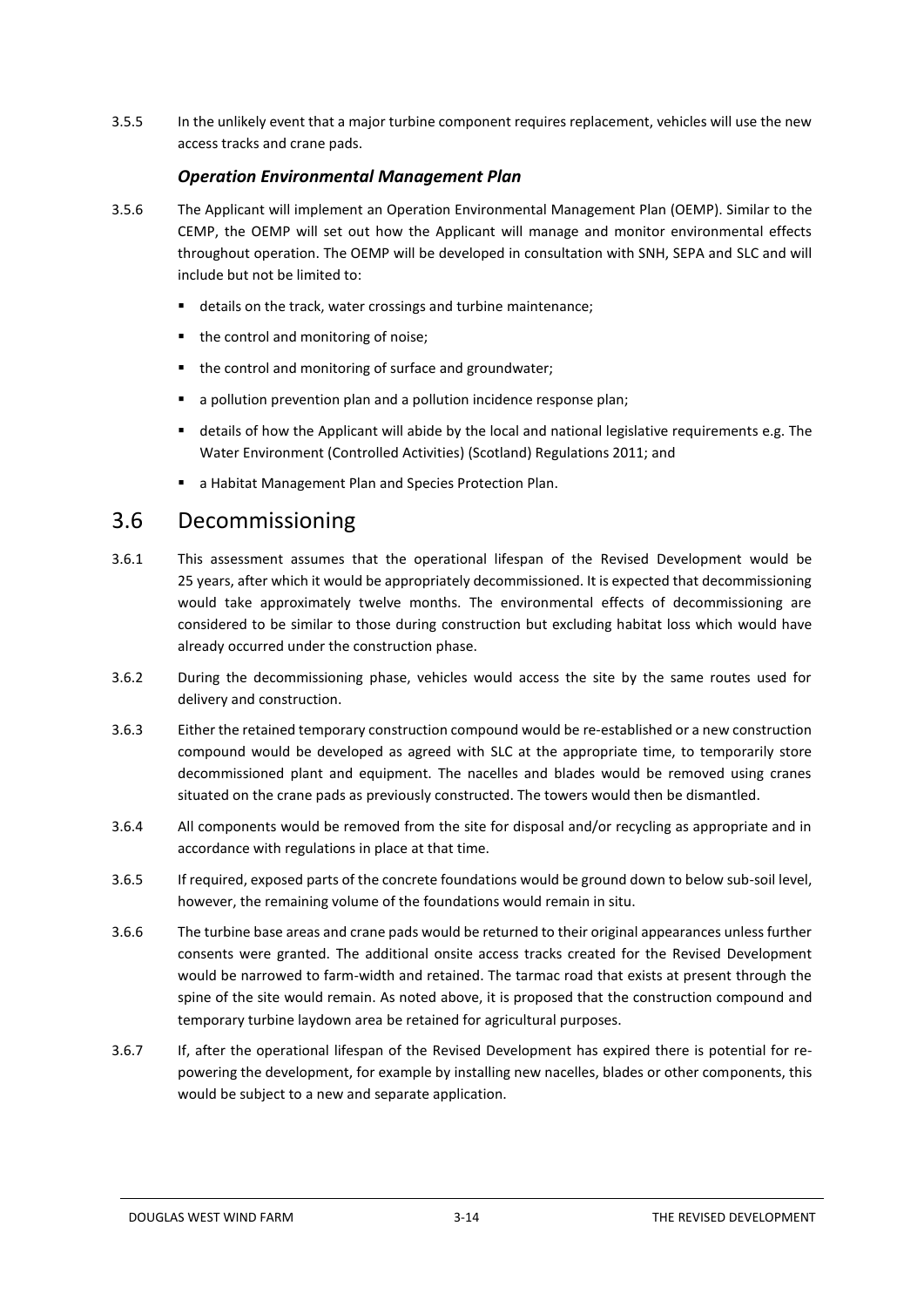## <span id="page-16-0"></span>3.7 Climate Change and Carbon Considerations

3.7.1 Increasing atmospheric concentrations of greenhouse gases (GHGs), including carbon dioxide (CO<sub>2</sub>) – also referred to as carbon emissions – are resulting in climate change. A major contributor to this increase in GHG emissions is the burning of fossil fuels. With concern growing over climate change, reducing its cause is of utmost importance. The replacement of traditional fossil fuel power generation with renewable energy sources provides high potential for the reduction of GHG emissions. This is reflected in UK and Scottish Government climate change and renewable energy policy and commitments. The relevant aspects of such policies are summarised in Chapter 5.

#### *Energy Generation*

- 3.7.2 Whilst the Revised Development will reduce carbon emissions by replacing the need to burn fossil fuels for power, carbon emissions will result from the component manufacturing, transportation and installation processes associated with the Revised Development. There is also the potential for carbon fixers and sinks to be lost through the clearing of vegetation during construction. There must, therefore, be a sufficient balance between the carbon reduction associated with renewable energy development and that which is produced through construction/ fabrication processes and lost through site preparation.
- 3.7.3 The maximum electrical output from the Revised Development will be around 49 MW, with the exact capacity depending on the model and type of turbine selected. It would be expected that the site would generate around 137 GWh per year (again depending on the turbine selected).
- 3.7.4 The average electricity consumption per household in the UK quoted by RenewableUK is 3,994 kWh (BEIS, 2016). Assuming generation of 137 GWh, the Revised Development would generate enough power to supply over 34,300 average UK households, noting however that some of the total output from the site may be used to power the industrial area onsite.
- 3.7.5 Although future wind yields cannot be guaranteed, if the Revised Development continued to generate on average at this load factor over its proposed 25-year lifespan, it is expected that around 3,425 GWh would be generated.

#### *Carbon Emissions Savings*

- 3.7.6 A technical review of energy displacement by the UK Energy Research Centre (UKERC) considered over two hundred studies and papers from all round the world for the UK Government and concluded that "*it is unambiguously the case that wind energy can displace fossil fuel-based generation, reducing both fuel use and carbon dioxide emissions*" (UKERC, 2006).
- 3.7.7 Whilst the wind turbines will reduce carbon emissions by replacing the need to burn fossil fuels for power, there is the potential for carbon fixers and sinks to be lost through the clearing of vegetation and materials for construction. There must therefore be a sufficient balance between the carbon reduced and that which is produced and lost through associated processes.
- 3.7.8 The Revised Development site is covered in low grade agricultural land that has recently been reestablished due to opencast mining operations across the central and northern extents of the site (refer to Figure 3.1). Little (less than 0.5 m in depth) or no peat that would act as a carbon sink was identified within the development footprint and no tree felling is proposed as part of the development proposals. It is therefore assumed that the overall carbon sink loss from the Revised Development will be minimal.
- 3.7.9 Scottish Government guidance on wind farm carbon savings (Scottish Government, 2008), states: "*carbon emission savings from wind farms should be calculated using the fossil fuel sourced grid mix…, rather than the grid mix*." The Revised Development would therefore be expected to result in a saving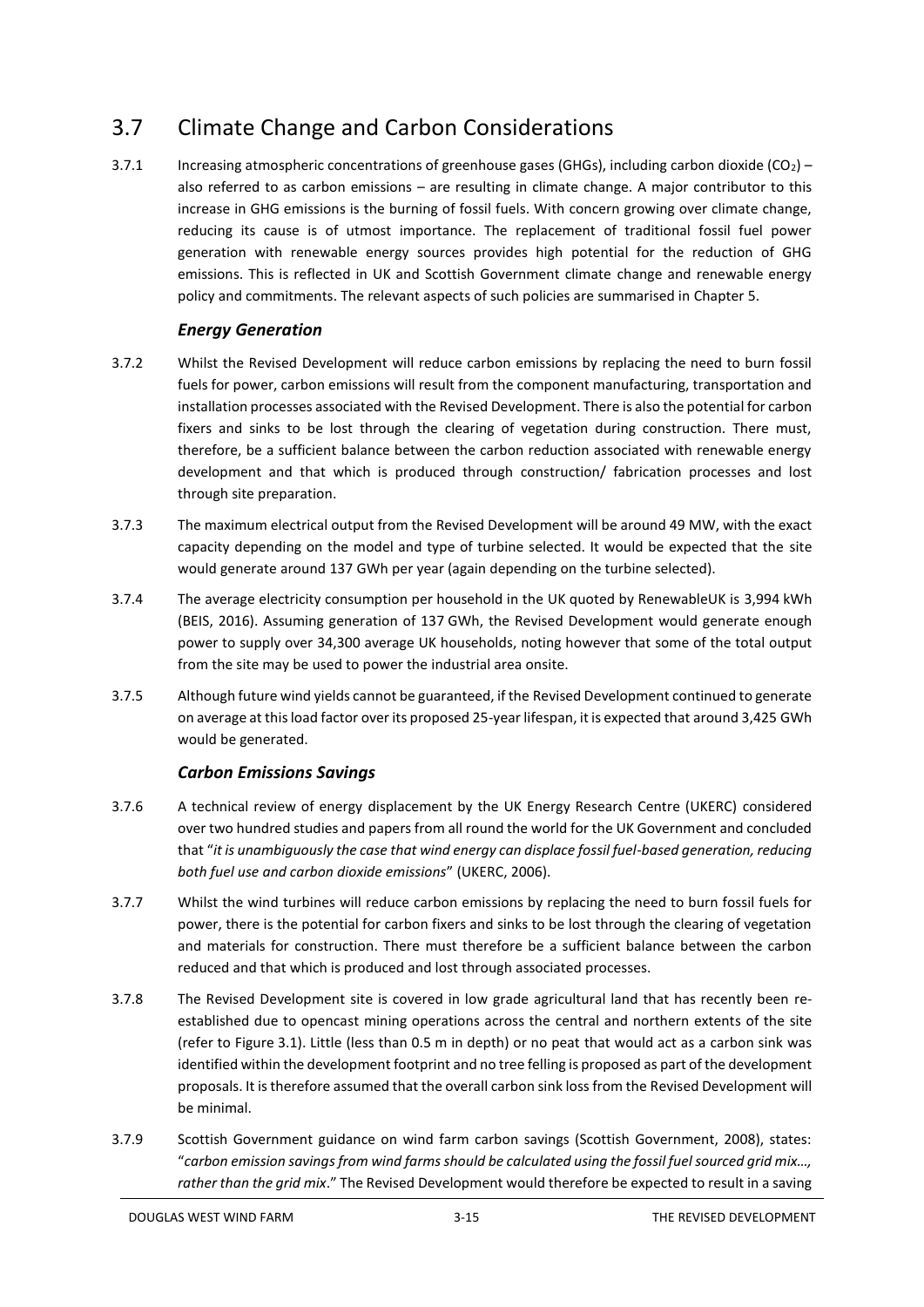of approximately 58,910 tCO<sub>2</sub> per year through displacement of carbon-emitting generation (RenewableUK, 2017).

## <span id="page-17-0"></span>3.8 Access Strategy

- 3.8.1 There are at least 5 Core Paths that either cross or are adjacent to the Revised Development site and the neighbouring Hargreaves' wind energy development, as well as a number of 'Aspirational Core Paths' and 'Wider Network Paths' (as designated in the South Lanarkshire Core Paths Plan).
- 3.8.2 Prior to the opencast mining activities at the site, there existed a network of paths and links between the Douglas and Coalburn communities. These were inevitably lost during the mining operations and whilst there is a network of tracks which remain on site today, the Revised Development and adjoining wind energy project on the neighbouring part of Dalquhandy owned by Hargreaves Surface Mining Ltd (Hargreaves) present a great opportunity to reconnect the villages of Douglas and Coalburn through the site and enhance the outdoor recreational offering in the local area.
- 3.8.3 Therefore, to maximise the potential benefit to the local area an Access Strategy has been developed for the Revised Development site, and is presented within Appendix 3.1. The formalisation of a network of paths across the site as part of the Revised Development will build on and enhance the existing path network in the local area which is already well used.
- 3.8.4 There is much of historical interest in and around the Revised Development site and it is proposed to develop a Heritage Trail to mark points of interest on the site and adjoining land (subject to the agreement of adjoining landowners where necessary - refer to Appendix 3.1, Figure A3.2). The development of this path network creates more opportunities to attract those from further afield to use the path networks around Douglas and Coalburn through the creation of further linked walkways and the development of features of interest in the local area.
- 3.8.5 As the area is already well used, it is important that public access is maintained during the construction phase, subject to standard health and safety requirements. A co-ordinated approach between the Applicant, local communities and adjoining landowners will be taken to agree the exact final route of the Heritage Trail once the physical path improvements are agreed (where they are within the Applicant's control) and an interpretive strategy prepared.
- 3.8.6 It is anticipated that it would be a condition of any planning approval for the Revised Development (as it is for the Consented Development) that detailed plans for the Access Strategy & Heritage Trail be submitted to and approved by SLC prior to the commencement of development, and the approved Strategy being implemented within a timescale agreed with the local community and SLC. The detailed Access Strategy will also take into account the recently permitted Industrial Area at the entrance to the site.

## <span id="page-17-1"></span>3.9 Socio-Economic Benefits

- 3.9.1 Based on an installed capacity of 49 MW, the Revised Development will generate a £6.1 million Community Benefit Contribution to communities in Coalburn and the Douglas Valley over the life of the project, comprising financial contributions of £5,000/MW. The aim of this funding will be to support the delivery of strategic projects in Douglas, Coalburn and the immediate surrounding area over the next 25 years. The final community benefit arrangements are to be agreed with local communities and SLC.
- 3.9.2 The Revised Development represents a significant investment in the Douglas Valley and the Applicant has committed to taking a number of steps to ensure that benefits from the Revised Development are maximised locally. The Applicant is committed to a local supplier approach that will ensure that supplier contracts are sourced locally wherever possible, sustaining local businesses and providing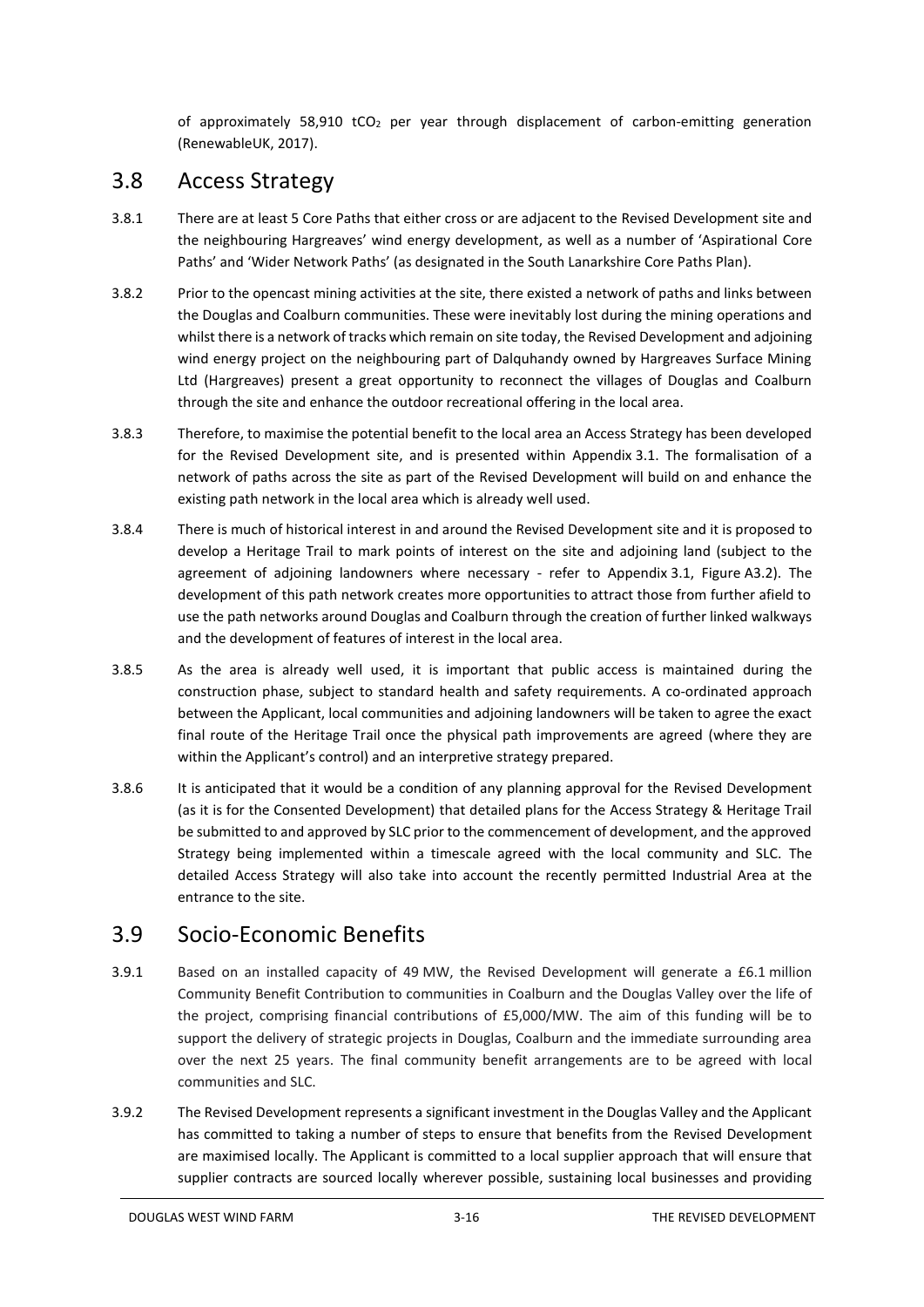employment opportunities for local people. Construction companies will also be encouraged to offer local apprenticeship and work experience places during the construction phase of the Revised Development as part of a Responsible Contracting Policy.

- 3.9.3 An independent assessment of the socio-economic impact of the Revised Development has been undertaken and included as Chapter 13 of this ES. The assessment concludes that Revised Development represents a major investment in the South Lanarkshire and Scottish economies and will therefore deliver a range of positive economic impacts. The total construction and operational spend on the Revised Development over its 25 year lifetime is estimated at £ 220.4 million. Of this, well over half (69 %) is expected to be retained within Scotland.
- 3.9.4 As noted above, the Applicant is also proposing the development of a Heritage Trail and formal footpath network linking Douglas and Coalburn through the site, with interpretation areas informed by community consultation. The Heritage Trail through the site and adjoining land also has the potential to become an interesting addition to the Clyde Walkway Extension which is currently being developed to link the Clyde Walkway at New Lanark with the end of the River Ayr Way at Glenbuck. Existing long distance path networks in Scotland have proven to boost tourism, the economy, the health of local people and the environment of communities through which they pass and it is considered that the development of this path network through the Revised Development could enhance the existing tourism and recreation facilities in the local area, bringing more passing trade and visitors to Douglas and Coalburn.

## <span id="page-18-0"></span>3.10 Summary

- 3.10.1 This chapter has provided a description of the site and the surrounding area, with details of the Revised Development provided, in addition to a summary of the associated infrastructure. A description of the likely activities to occur during the construction, operation and decommissioning phases is also provided.
- 3.10.2 The proposed Access Strategy for the Revised Development has been summarised (refer to Appendix 3.1), as have the main Community Benefit proposals (refer to Chapter 13)
- 3.10.3 Finally, a high level assessment of the predicted carbon savings has been conducted for the Revised Development.

## <span id="page-18-1"></span>3.11 References

BEIS - Department for Business, Energy and Industrial Strategy (2016). *Digest of United Kingdom Energy Statistics 2016*. Available at[: https://www.gov.uk/government/statistics/renewable-sources](https://www.gov.uk/government/statistics/renewable-sources-of-energy-chapter-6-digest-of-united-kingdom-energy-statistics-dukes)[of-energy-chapter-6-digest-of-united-kingdom-energy-statistics-dukes](https://www.gov.uk/government/statistics/renewable-sources-of-energy-chapter-6-digest-of-united-kingdom-energy-statistics-dukes)

Scottish Government (2011). *Water Environment (Controlled Activities) (Scotland) Regulations 2011*. Available at: [http://www.legislation.gov.uk/ssi/2011/209/contents/made.](http://www.legislation.gov.uk/ssi/2011/209/contents/made)

Scottish Government (2012a). *Wind Farms and Carbon*. Available at: [http://www.scotland.gov.uk/Topics/Business-Industry/Energy/Energy-sources/19185/17852-](http://www.scotland.gov.uk/Topics/Business-Industry/Energy/Energy-sources/19185/17852-1/CSavings) [1/CSavings.](http://www.scotland.gov.uk/Topics/Business-Industry/Energy/Energy-sources/19185/17852-1/CSavings)

SEPA (2007 & 2010). *Pollution Prevention Guidelines (PPGs)*. Available at: [http://www.sepa.org.uk/about\\_us/publications/guidance/ppgs.aspx.](http://www.sepa.org.uk/about_us/publications/guidance/ppgs.aspx)

SNH (2015). *Good practice during windfarm construction*. Available at: http://www.snh.gov.uk/planning-and-development/renewable-energy/onshore-wind/goodpractice-during-windfarm-const/.